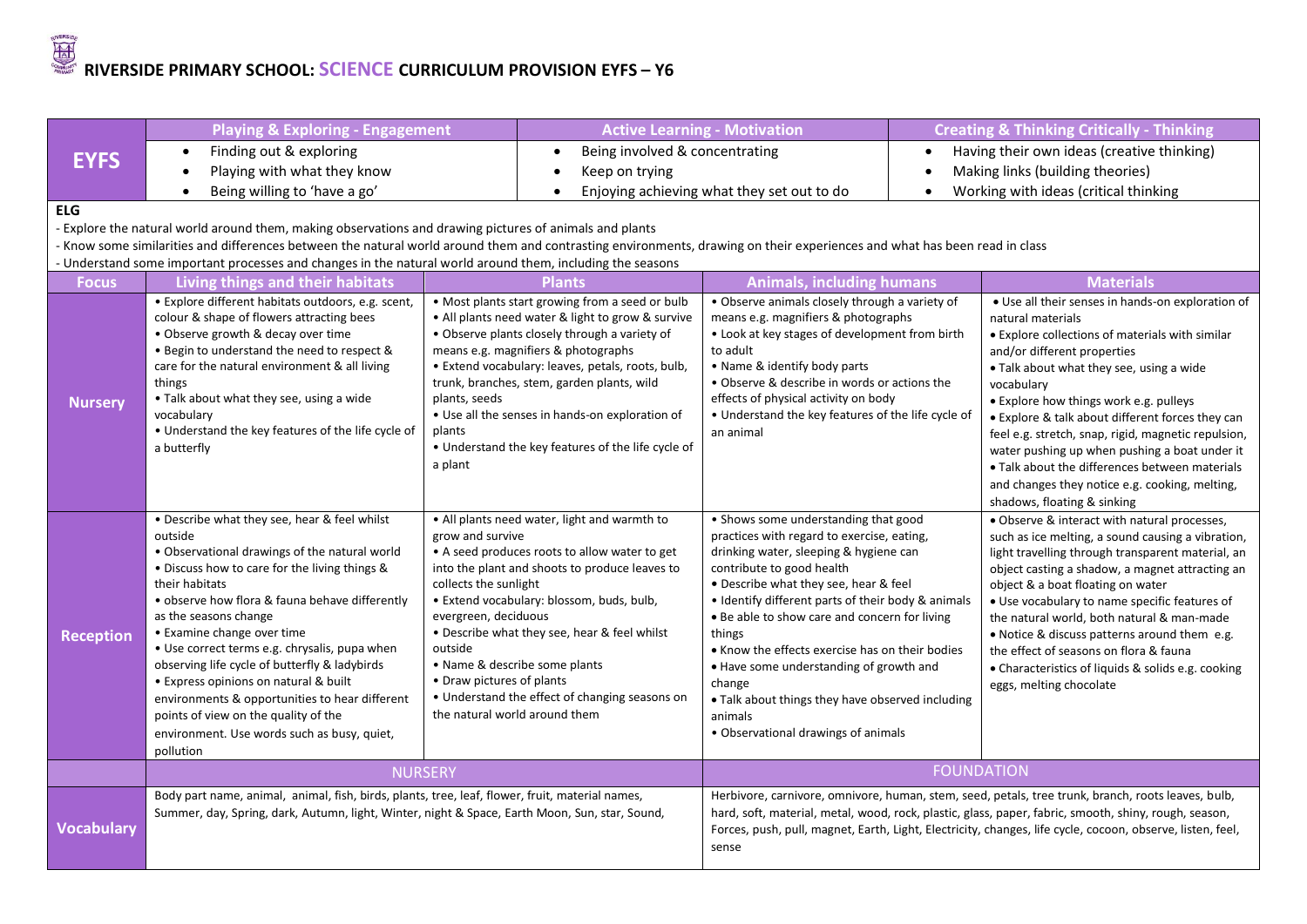| Yr           | <b>Unit</b>                           | <b>Scientific Knowledge</b>                                                                                                                                                                                                                                                                                                                                                                                                                                                                                                                                                                                                                                                                                                                         | <b>National Curriculum Coverage</b>                                                                                                                                                                                                                                                                                                                                                                                                                 | <b>Key</b><br><b>Concepts</b>                                                                                      | <b>Working Scientifically</b><br><b>Skills &amp; Techniques</b>                                                                                                                                                                                                                                                                                                                                                                                                                      | <b>Key Vocabulary</b><br>For more detailed<br>vocabulary, please see<br>each unit                                                  |
|--------------|---------------------------------------|-----------------------------------------------------------------------------------------------------------------------------------------------------------------------------------------------------------------------------------------------------------------------------------------------------------------------------------------------------------------------------------------------------------------------------------------------------------------------------------------------------------------------------------------------------------------------------------------------------------------------------------------------------------------------------------------------------------------------------------------------------|-----------------------------------------------------------------------------------------------------------------------------------------------------------------------------------------------------------------------------------------------------------------------------------------------------------------------------------------------------------------------------------------------------------------------------------------------------|--------------------------------------------------------------------------------------------------------------------|--------------------------------------------------------------------------------------------------------------------------------------------------------------------------------------------------------------------------------------------------------------------------------------------------------------------------------------------------------------------------------------------------------------------------------------------------------------------------------------|------------------------------------------------------------------------------------------------------------------------------------|
| $\mathbf{1}$ | <b>Ourselves</b>                      | . Observe changes over time between the baby photos and<br>current ones<br>. Consider and notice patterns between foot and hand size.<br>. Discuss each other about what makes a difference to how well<br>they can hear a whistle when it is blown.<br>. Investigate ideas by going outside and asking and extending<br>questions and noticing patterns<br>. Identify the differences between fruit and vegetables using our<br>senses.<br>. Classify fruit and vegetables into different groups<br>•Classify different stimulating items into sensory groups on a<br>sensory board and in sensory bottles for a local community group                                                                                                             | <b>Animals including humans</b><br>Identify, name, draw and label the<br>basic parts of the human body and<br>say which part of the body is<br>associated with each sense;                                                                                                                                                                                                                                                                          | <b>Processes</b>                                                                                                   | Skills:<br>i) asking simple questions and recognising that<br>they can be answered in different ways<br>ii) observing closely, using simple equipment<br>iii) performing simple tests<br>iv) identifying and classifying<br>v) using their observations and ideas to suggest<br>answers to questions<br>vi) gathering and recording data to help in<br>answering questions<br><b>Investigative Techniques:</b><br>Exploring<br>Pattern seeking<br>Sorting, classifying & identifying | Head; Neck;<br>Arm; Elbow; Leg<br>Knee; Face; Ears<br>Eyes; Hair; Mouth<br>Teeth; Smell<br>Sound; Taste<br>Touch; Sight            |
| $\mathbf{1}$ | <b>Our Pets</b>                       | . Observe what happens when chicks hatch.<br>. Plan questions for visitors thinking carefully about what<br>information they want to gather and how to phrase the question<br>accordingly.<br>. Interact and observe the visitors, recording their answers to<br>questions and gathering information.<br>. Discuss and draw up a list of essential items for basic survival.<br>• Explore the idea of warming up muscles by investigating what<br>happens when cold elastic bands are stretched without being<br>warmed up.<br>•Complete different physical activities, counting rate of heartbeat.<br>. Design a balanced lunch box on paper to serve as a reminder of<br>how much of each food group is required for a balanced lunch.            | Animals, including humans<br>i) identify and name a variety of<br>common animals including fish,<br>amphibians, reptiles, birds and<br>mammals<br>ii) identify and name a variety of<br>common animals that are<br>carnivores, herbivores and<br>omnivores<br>iii) describe and compare the<br>structure of a variety of common<br>animals (fish, amphibians, reptiles,<br>birds and mammals, including pets)                                       | Systems<br>Forces<br><b>Energy</b><br>Organisation<br>Cause and<br>effect<br><b>Diversity</b><br>Similarity<br>and | Skills:<br>i) asking simple questions and recognising that<br>they can be answered in different ways<br>ii) observing closely, using simple equipment<br>iii) performing simple tests<br>iv) identifying and classifying<br>v) using their observations and ideas to suggest<br>answers to questions<br>vi) gathering and recording data to help in<br>answering questions<br><b>Investigative Techniques:</b><br>Exploring<br>Problem solving<br>Observing                          | Fish<br>Amphibian<br>Reptile<br>Bird<br>Mammal<br>Carnivore<br><b>Herbivores</b><br>Omnivores                                      |
| $\mathbf{1}$ | Let's Build                           | . Identify and name the materials found in the classroom, using<br>the scientific words: wood, plastic, glass and metal.<br>•Sort the objects according to their properties<br>• Explore a variety of different magnets and objects (both<br>magnetic and non-magnetic), including paperclips in jars/bowls of<br>water.<br>. Explore moving magnets without touching them, strength test<br>with different magnets<br>. Sort objects in the classroom according to these criteria: hard,<br>soft, stretchy, stiff, bendy/floppy (Sorting, classifying and<br>identifying).<br>.Listen to the story of three pigs who didn't choose the right<br>materials and recreate using straw, twigs, bricks and a hairdryer<br>(Exploring, problem solving). | <b>Everyday materials</b><br>i) distinguish between an object<br>and the material from which it is<br>made ii) identify and name a<br>variety of everyday materials,<br>including wood, plastic, glass,<br>metal, water, and rock<br>iii) describe the simple physical<br>properties of a variety of everyday<br>materials iv) compare and group<br>together a variety of everyday<br>materials on the basis of their<br>simple physical properties | difference<br>Scale                                                                                                | Skills:<br>i) asking simple questions and recognising that<br>they can be answered in different ways<br>ii) observing closely, using simple equipment<br>iii) performing simple tests<br>iv) identifying and classifying<br>v) using their observations and ideas to suggest<br>answers to questions<br>vi) gathering and recording data to help in<br>answering questions<br><b>Investigative Techniques:</b><br>Sorting, classifying & Identifying                                 | Hard<br>Soft<br>Stretchy<br>Stiff<br>Shiny<br>Dull<br>Rough<br>Smooth<br>Bendy<br>Waterproof<br>Absorbent<br>Opaque<br>Transparent |
| $\mathbf{1}$ | <b>Marvellous</b><br><b>Materials</b> | ·Investigate materials to repair a torn umbrella, using materials<br>they select for their useful properties.<br>. Discuss selection of materials for fixing the umbrella: what<br>properties does this material have that makes it a good choice?                                                                                                                                                                                                                                                                                                                                                                                                                                                                                                  | <b>Everyday Materials</b><br>i. distinguishes between an object<br>and the material from which it is<br>made                                                                                                                                                                                                                                                                                                                                        | Processes<br>Systems                                                                                               | <b>Skills</b><br>i) asking simple questions and recognising that<br>they can be answered in different ways<br>ii) observing closely, using simple equipment                                                                                                                                                                                                                                                                                                                          | Hard<br>Soft<br>Stretchy<br>Stiff                                                                                                  |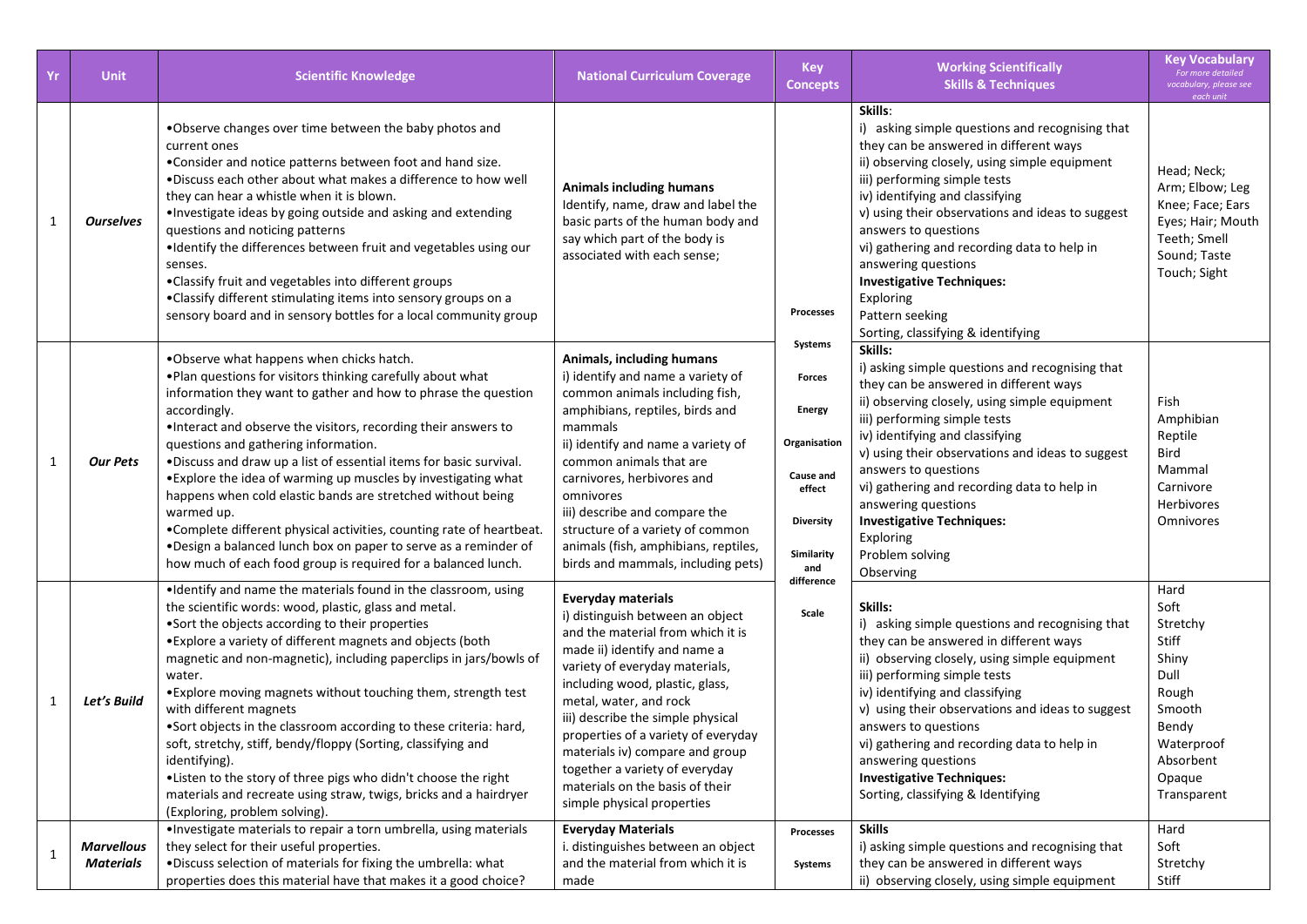|             |                      | . Investigate the materials for their useful properties, considering<br>questions such as: how can we know that this material will not let<br>the rain through? How can we test it?<br>. Use pipettes to simulate raindrops and experiment with the<br>different materials<br>.Observe a block of ice and record the changes.<br>.Devise an investigation to melt the ice quickly or slowly.<br>• Create puddles in shallow containers or plastic sheets.<br>. Drawing chalk lines around the puddles at different times,<br>measure and observe the changes and make predictions.<br>•Create a simple chart, or series of diagrams, to show how the<br>puddles change.                                                                                                                                                                                                                                                        | ii. identify and name a variety of<br>everyday materials, including<br>wood, plastic, glass, metal, water<br>and rock<br>iii. describe the simple physical<br>properties of a variety of everyday<br>materials<br>iv. compare and group together a<br>variety of everyday materials on<br>the basis of their simple physical<br>properties | <b>Forces</b><br><b>Energy</b><br>Organisation<br>Cause and<br>effect<br><b>Diversity</b><br>Similarity<br>and | iii) performing simple tests<br>iv) identifying and classifying<br>v) using their observations and ideas to suggest<br>answers to questions<br>vi) gathering and recording data to help in<br>answering questions<br><b>Investigative Techniques:</b><br>Problem solving<br>Observing<br>Exploring                                                                                                                                          | Shiny<br>Dull<br>Rough<br>Smooth<br>Bendy<br>Waterproof<br>Absorbent<br>Opaque<br>Transparent                                   |
|-------------|----------------------|--------------------------------------------------------------------------------------------------------------------------------------------------------------------------------------------------------------------------------------------------------------------------------------------------------------------------------------------------------------------------------------------------------------------------------------------------------------------------------------------------------------------------------------------------------------------------------------------------------------------------------------------------------------------------------------------------------------------------------------------------------------------------------------------------------------------------------------------------------------------------------------------------------------------------------|--------------------------------------------------------------------------------------------------------------------------------------------------------------------------------------------------------------------------------------------------------------------------------------------------------------------------------------------|----------------------------------------------------------------------------------------------------------------|---------------------------------------------------------------------------------------------------------------------------------------------------------------------------------------------------------------------------------------------------------------------------------------------------------------------------------------------------------------------------------------------------------------------------------------------|---------------------------------------------------------------------------------------------------------------------------------|
| $\mathbf 1$ | Wonderful<br>Weather | .Go outside and look at the weather, observe the temperature<br>and wind.<br>•Suggest how to dress a teddy or doll appropriately for the<br>current weather conditions<br>.Take the temperature outside in the morning and the afternoon.<br>. Record these observations in the classroom and discuss the<br>changes<br>. Play shadow tag and look at the shape of shadows.<br>•Consider the questions: Does my shadow always look like that?<br>What was it like first thing in the morning? Is it better to play<br>shadow tag at lunchtime or after school?<br>.Track a shadow by observing and measuring it over time.<br>. Make a bar chart of paper strips of shadow length plotted against<br>time intervals.<br>.Set the rainfall gauges up in the playground and record the<br>rainfall over a period of time.<br>• Make a windsock to measure wind direction and a wind vane to<br>measure the direction of the wind | <b>Seasonal Changes</b><br>i) observe changes across the four<br>seasons.<br>ii) observe and describe weather<br>associated with the seasons and<br>how day length varies.                                                                                                                                                                 | difference<br>Scale                                                                                            | <b>Skills</b><br>i) asking simple questions and recognising that<br>they can be answered in different ways<br>ii) observing closely, using simple equipment.<br>iii) performing simple tests.<br>iv) identifying and classifying<br>v) using their observations and ideas to suggest<br>answers to questions<br><b>Investigative Techniques:</b><br>Pattern seeking<br>Exploring<br>Researching<br>Analysing secondary sources<br>Observing | Spring<br>Summer<br>Autumn<br>Winter<br>Sunny<br>Hot<br>Wet<br>Raining<br>Cold<br>Foggy<br>Windy<br>Temperature<br>Day<br>Night |
| $\mathbf 1$ | What's<br>growing?   | .Go outside to the school garden to look at plants.<br>. Make a map of the garden plot, identifying the plants and<br>predicting what they will turn into when they are fully grown.<br>. In groups, prepare tubs and plant chitted potatoes.<br>. Design and set up a garden centre in the classroom.<br>. Plant a bean in a jar and seeds in a bag and keep them in the<br>classroom garden centre<br>. Find flowers outside in the playground and carefully examine<br>them with a magnifying glass. Sketch and photograph them.<br>. Do bark and leaf rubbings using paper and wax crayons.<br>. Understand the basic structure of a tree and what goes on inside.<br>. Represent the inside of a tree through playground art, using<br>cloths, chalk and found materials.                                                                                                                                                 | <b>Plants</b><br>i)identify and name a variety of<br>common wild and garden plants,<br>including deciduous and evergreen<br>trees.<br>ii)identify and describe the basic<br>structure of a variety of common<br>flowering plants, including trees.                                                                                         |                                                                                                                | <b>Skills</b><br>i) asking simple questions and recognising that<br>they can be answered in different ways<br>ii) observing closely, using simple equipment.<br>iii) performing simple tests.<br>iv) identifying and classifying<br>v) using their observations and ideas to suggest<br>answers to questions<br><b>Investigative Techniques:</b><br>Exploring<br>Observing<br>Researching<br>Analysing secondary sources                    | Trunk<br>Stem<br>Leaves<br><b>Flowers</b><br>Petals<br>Fruit<br>Bulb<br>Root<br>Seeds<br><b>Branches</b>                        |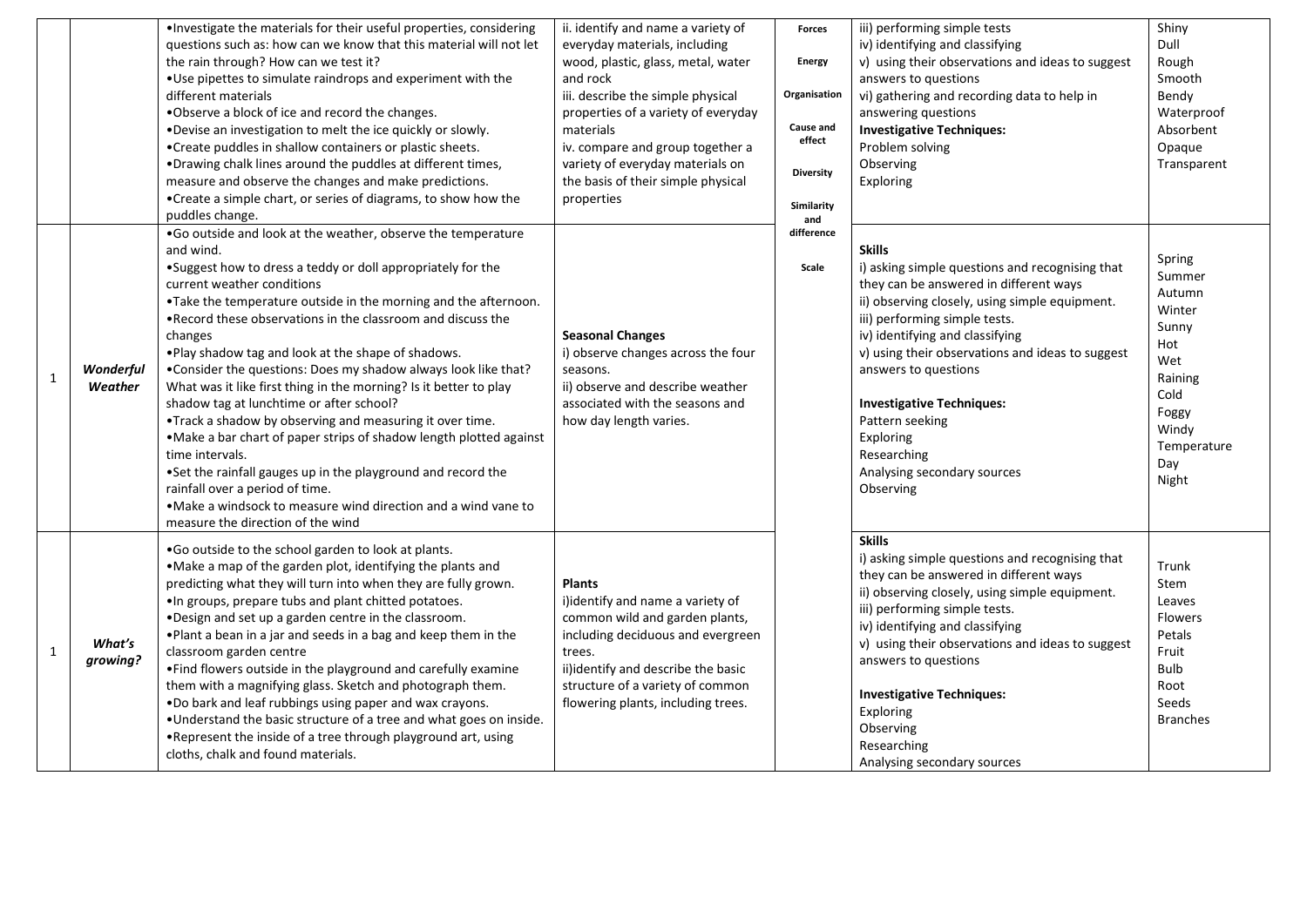| Yr             | <b>Unit</b>                       | <b>Scientific Knowledge</b>                                                                                                                                                                                                                                                                                                                                                                                                                                                                                                                                                                                                                                                                                                                                                                                                                                                                   | <b>National Curriculum Coverage</b>                                                                                                                                                                                                                                                                                                                                                                             | <b>Key</b><br><b>Concepts</b>                                                                                                             | <b>Working Scientifically</b><br><b>Skills &amp; Techniques</b>                                                                                                                                                                                                                                                                                                                                                                                                                                                                           | <b>Key Vocabulary</b><br>For more detailed<br>vocabulary, please see<br>each unit                                                                           |
|----------------|-----------------------------------|-----------------------------------------------------------------------------------------------------------------------------------------------------------------------------------------------------------------------------------------------------------------------------------------------------------------------------------------------------------------------------------------------------------------------------------------------------------------------------------------------------------------------------------------------------------------------------------------------------------------------------------------------------------------------------------------------------------------------------------------------------------------------------------------------------------------------------------------------------------------------------------------------|-----------------------------------------------------------------------------------------------------------------------------------------------------------------------------------------------------------------------------------------------------------------------------------------------------------------------------------------------------------------------------------------------------------------|-------------------------------------------------------------------------------------------------------------------------------------------|-------------------------------------------------------------------------------------------------------------------------------------------------------------------------------------------------------------------------------------------------------------------------------------------------------------------------------------------------------------------------------------------------------------------------------------------------------------------------------------------------------------------------------------------|-------------------------------------------------------------------------------------------------------------------------------------------------------------|
| $\overline{2}$ | <b>Healthy</b><br>Animals         | .Observe what happens when chicks hatch.<br>. Plan & ask questions; recording their answers to questions and<br>gathering information.<br>. Discuss and draw up a list of essential items for basic survival.<br>• Explore the idea of warming up muscles by investigating what<br>happens when cold elastic bands are stretched without being<br>warmed up.<br>. Design a balanced lunch box on paper to serve as a reminder of<br>how much of each food group is required for a balanced lunch. By<br>drawing on previous knowledge of healthy food, select healthy<br>sandwiches to pack in the picnic. Record the healthy picnic in<br>photographs and talk about their learning with their guests.                                                                                                                                                                                       | Animals, including humans<br>i) notice that animals, including<br>humans, have offspring which grow<br>into adults<br>ii) find out about and describe the<br>basic needs of animals, including<br>humans, for survival (water, food<br>and air)<br>iii) describe the importance for<br>humans of exercise, eating the<br>right amounts of different types of<br>food, and hygiene                               | <b>Processes</b>                                                                                                                          | <b>Skills</b><br>i) asking simple questions and recognising that<br>they can be answered in different ways<br>ii) observing closely, using simple equipment<br>iii) performing simple tests<br>iv) identifying and classifying<br>v) using their observations and ideas to suggest<br>answers to questions<br>vi) gathering and recording data to help in<br>answering questions<br><b>Investigative Techniques</b><br>Exploring<br>Observing<br>Problem solving                                                                          | <b>Nutrition</b><br>Exercise<br>Survival<br>Reproduction<br>Growth<br>Hygiene<br>Offspring<br>Baby<br>Toddler<br>Child<br>Teenager<br>Adult                 |
| $\overline{2}$ | Habitats                          | • Explore outside, and through observation, the differences<br>between things that are living, dead, and things that have never<br>been alive.<br>• Find specimens and explain how they know they are alive or<br>otherwise.<br>. Photograph or draw the micro-habitats in the school grounds,<br>adding five adjectives to describe them (damp/wet/dry,<br>dark/light).<br>• Create shoebox dioramas for plastic animal toys or laminated<br>images of living things.<br>• Annotate the dioramas with researched information.<br>• Role play the interdependence of a food chain and consider what<br>part each plays in its survival.<br>• Explore the school grounds, looking for examples of food chains<br>. In groups, design a layer of the bug hotel, incorporate specific<br>micro-habitats agreed for that group by the class. Build a bug<br>hotel according to the group designs. | Living things and their habitats<br>i) explore and compare the<br>differences between things that are<br>living, dead, and things that have<br>never been alive<br>ii) identify that most living things<br>live in habitats to which they are<br>suited and describe how different<br>habitats provide for the basic needs<br>of different kinds of animals and<br>plants, and how they depend on<br>each other | Systems<br>Forces<br><b>Energy</b><br>Organisation<br>Cause and<br>effect<br><b>Diversity</b><br>Similarity<br>and<br>difference<br>Scale | <b>Skills</b><br>i) asking simple questions and recognising that<br>they can be answered in different ways<br>ii) observing closely, using simple equipment<br>iii) performing simple tests<br>iv) identifying and classifying<br>v) using their observations and ideas to suggest<br>answers to questions<br>vi) gathering and recording data to help in<br>answering questions<br><b>Investigative Techniques</b><br>Exploring<br>Sorting<br>Classifying & Identifying<br>Problem solving<br>Researching<br>Analysing secondary sources | Habitat<br>Micro-habitat<br>Seashore<br>Beach<br>Woodland<br>Ocean<br>Rainforest<br>Riverbank<br>Deciduous<br>Food chain<br>Predator<br>Prey<br>Sustainable |
| $\overline{2}$ | <b>Materials</b><br><b>Matter</b> | •Consider the questions about materials<br>. Investigate which papers are the most absorbent by laying thin<br>strips of equal length of different materials (including a<br>waterproof strip) in a shallow tray and pouring coloured water<br>onto the edge of the strips.<br>. Devise an investigation to test a variety of materials (plastics,<br>metals, wood and bricks) for their absorbent property.<br>. Investigate the absorbency of fabrics by stretching them over a<br>jar to make them taut and using a dropper to drop water onto the<br>cloth. Observe and measure the number of drops and the time<br>they stay on the cloth before being absorbed.<br>• Explore the texture and various properties<br>• Make a batik wax resist                                                                                                                                            | Uses of everyday materials<br>i) identify and compare the<br>suitability of a variety of everyday<br>materials, including wood, metal,<br>plastic, glass, brick, rock, paper and<br>cardboard for particular uses<br>ii) find out how the shapes of solid<br>objects made from some materials<br>can be changed by squashing,<br>bending, twisting and stretching                                               |                                                                                                                                           | <b>Skills</b><br>i) asking simple questions and recognising that<br>they can be answered in different ways<br>ii) observing closely, using simple equipment<br>iii) performing simple tests<br>iv) identifying and classifying<br>v) using their observations and ideas to suggest<br>answers to questions<br>vi) gathering and recording data to help in<br>answering questions<br><b>Investigative Techniques</b><br>Exploring; observing<br>Problem solving; pattern seeking                                                           | Purpose; Use<br>Wood; Metal<br>Plastic; Glass<br>Brick; Rock<br>Paper<br>Cardboard<br>Solid; Squash<br>Bend; Twist                                          |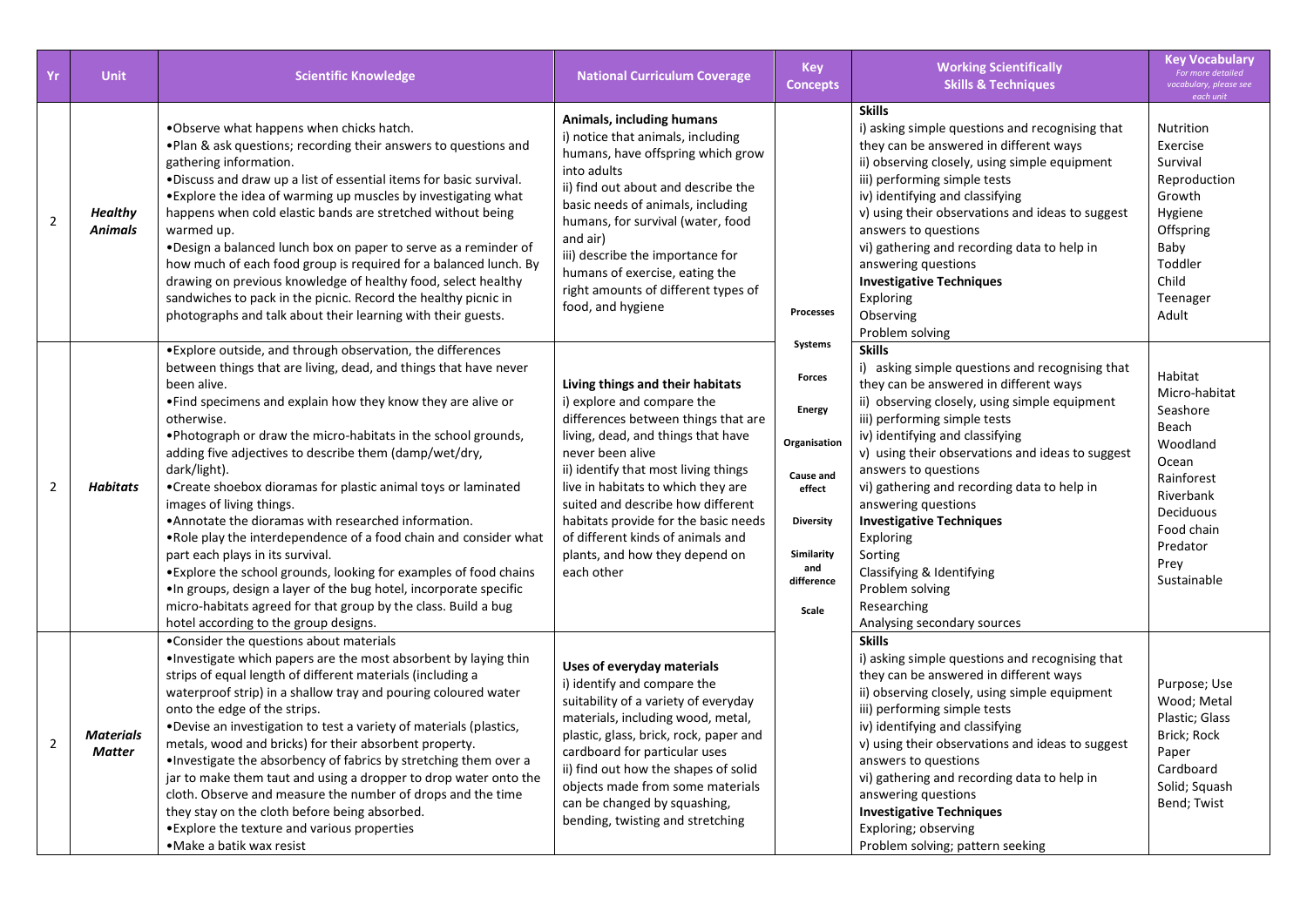| $\mathbf 2$    | Materials-<br>Everyday<br>Uses | • Explore the properties of a variety of balls in the playground.<br>Design an investigation to test which ball is the bounciest.<br>. Talk about how to test fabric's elasticity properties, make<br>predictions and devise an investigation based on attaching<br>weights to the ends of strips of fabric.<br>. Devise an investigation to test how much they will bend by<br>hanging weights from string onto the end of each strip of material.<br>.Sort objects in the classroom according to these criteria: flexible,<br>rigid, hard, soft, stretchy, stiff.<br>.Be challenged to find the strongest paper to wrap a present.<br>Collect sheets of different types of paper and make them the<br>same size. Make a hole in each sheet and hang a weight from it,<br>adding weights until the paper tears. Record the results.<br>. Work in small groups to design and make a paper bridge to hold<br>a toy car, selecting the paper they think will work best. | Uses of everyday materials<br>i) identify and compare the<br>suitability of a variety of everyday<br>materials, including wood, metal,<br>plastic, glass, brick, rock, paper and<br>cardboard for particular uses<br>ii) find out how the shapes of solid<br>objects made from some materials<br>can be changed by squashing,<br>bending, twisting and stretching                                                                                                                                                                                        | <b>Processes</b>                                                                                                                        | <b>Skills</b><br>i) asking simple questions and recognising that<br>they can be answered in different ways<br>ii) observing closely, using simple equipment<br>iii) performing simple tests<br>iv) identifying and classifying<br>v) using their observations and ideas to suggest<br>answers to questions<br>vi) gathering and recording data to help in<br>answering questions<br><b>Investigative Techniques</b><br>Exploring; Pattern seeking; Problem solving<br>Fair testing; Classifying; Sorting; Identifying | Purpose<br>Use<br>Wood<br>Metal<br>Plastic<br>Glass<br>Brick<br>Rock<br>Paper<br>Cardboard<br>Solid<br>Squash<br>Bend<br>Twist |
|----------------|--------------------------------|-----------------------------------------------------------------------------------------------------------------------------------------------------------------------------------------------------------------------------------------------------------------------------------------------------------------------------------------------------------------------------------------------------------------------------------------------------------------------------------------------------------------------------------------------------------------------------------------------------------------------------------------------------------------------------------------------------------------------------------------------------------------------------------------------------------------------------------------------------------------------------------------------------------------------------------------------------------------------|----------------------------------------------------------------------------------------------------------------------------------------------------------------------------------------------------------------------------------------------------------------------------------------------------------------------------------------------------------------------------------------------------------------------------------------------------------------------------------------------------------------------------------------------------------|-----------------------------------------------------------------------------------------------------------------------------------------|-----------------------------------------------------------------------------------------------------------------------------------------------------------------------------------------------------------------------------------------------------------------------------------------------------------------------------------------------------------------------------------------------------------------------------------------------------------------------------------------------------------------------|--------------------------------------------------------------------------------------------------------------------------------|
| $\overline{2}$ | Ready,<br>Steady,<br>Grow      | •Make a seed helicopter and try it out in the playground. Collect<br>dandelion plants and look carefully at their seeds, using a<br>magnifying glass. Make a dandelion seed each and form together<br>to make a dandelion plant.<br>• Make a large burr out of clay and display in the classroom, with<br>facts about how they are dispersed.<br>.Discuss hydroponics and the concept of growing bulbs in water.<br>Set up and plant a bulb in a glass.<br>. Place one egg shell with cress in a cupboard and talk about what<br>might happen to the cress and its growth.<br>•Start a record of the cress growth and predict how long it will<br>take for the cress to grow long enough to eat.<br>. In teams, make the hydroponic plant out of craft and junk<br>materials. Can you talk about each part of the plant model,<br>including its name and function?                                                                                                    | <b>Plants</b><br>i) observe and describe how seeds<br>and bulbs grow into mature plants.<br>ii)find out and describe how plants<br>need water, light and a suitable<br>temperature to grow and stay<br>healthy.                                                                                                                                                                                                                                                                                                                                          | Systems<br><b>Forces</b><br><b>Energy</b><br>Organisation<br>Cause and<br>effect<br><b>Diversity</b><br>Similarity<br>and<br>difference | <b>Skills</b><br>i) asking simple questions and recognising that<br>they can be answered in different ways<br>ii) observing closely, using simple equipment.<br>iii) performing simple tests.<br>iv) identifying and classifying<br>v) using their observations and ideas to suggest<br>answers to questions<br><b>Investigative Techniques</b><br>Exploring<br>Researching<br>Analysing secondary sources<br>Pattern seeking<br>Problem solving                                                                      | Germination<br>Growth<br>Survival<br>Reproduce<br>Reproduction<br>Seed<br>Bulb                                                 |
| $\mathbf 2$    | Gardens &<br><b>Allotments</b> | · Plant edible plants (lettuces, etc.).<br>• Make bird scaring sculptures with found and recycled materials.<br>. Weed and tend to an allotment, understanding why the weeds<br>need to be pulled out. Identify the weeds. Make flap pictures of<br>the micro-habitat they have made and the mini-beast they hope it<br>will attract.<br>•Visit a farm or have a farmer visit the school. Understand the<br>jobs a farmer has to do and why. Play farms with the small world<br>play and set up a role-play farm in the classroom.<br>. Make a food chain game using cups with photographs attached.<br>Challenge another class to complete the food chains.<br>. Look more closely at what happens in a food chain. Understand<br>that the sun's energy travels through a food chain and then back<br>into the ground. Interpret the transfer of energy in a food chain<br>through a dance, using masks and torches.                                                 | <b>Plants</b><br>i)identify that most living things live<br>in habitats to which they are suited<br>and describe how different habitats<br>provide for the basic needs of<br>different kinds of animals and<br>plants, and how they depend on<br>each other.<br>ii)identify and name a variety of<br>plants and animals in their habitats,<br>including microhabitats.<br>iii) describe how animals obtain<br>their food from plants and other<br>animals, using the idea of a simple<br>food chain, and identify and name<br>different sources of food. | Scale                                                                                                                                   | <b>Skills</b><br>i) asking simple questions and recognising that<br>they can be answered in different ways<br>ii) observing closely, using simple equipment.<br>iii) performing simple tests.<br>iv) identifying and classifying<br>v) using their observations and ideas to suggest<br>answers to questions<br><b>Investigative Techniques</b><br>Exploring<br>Analysing secondary sources<br>Pattern seeking<br>Problem solving                                                                                     | Germination<br>Growth<br>Survival<br>Reproduce<br>Reproduction<br>Seed<br>Bulb                                                 |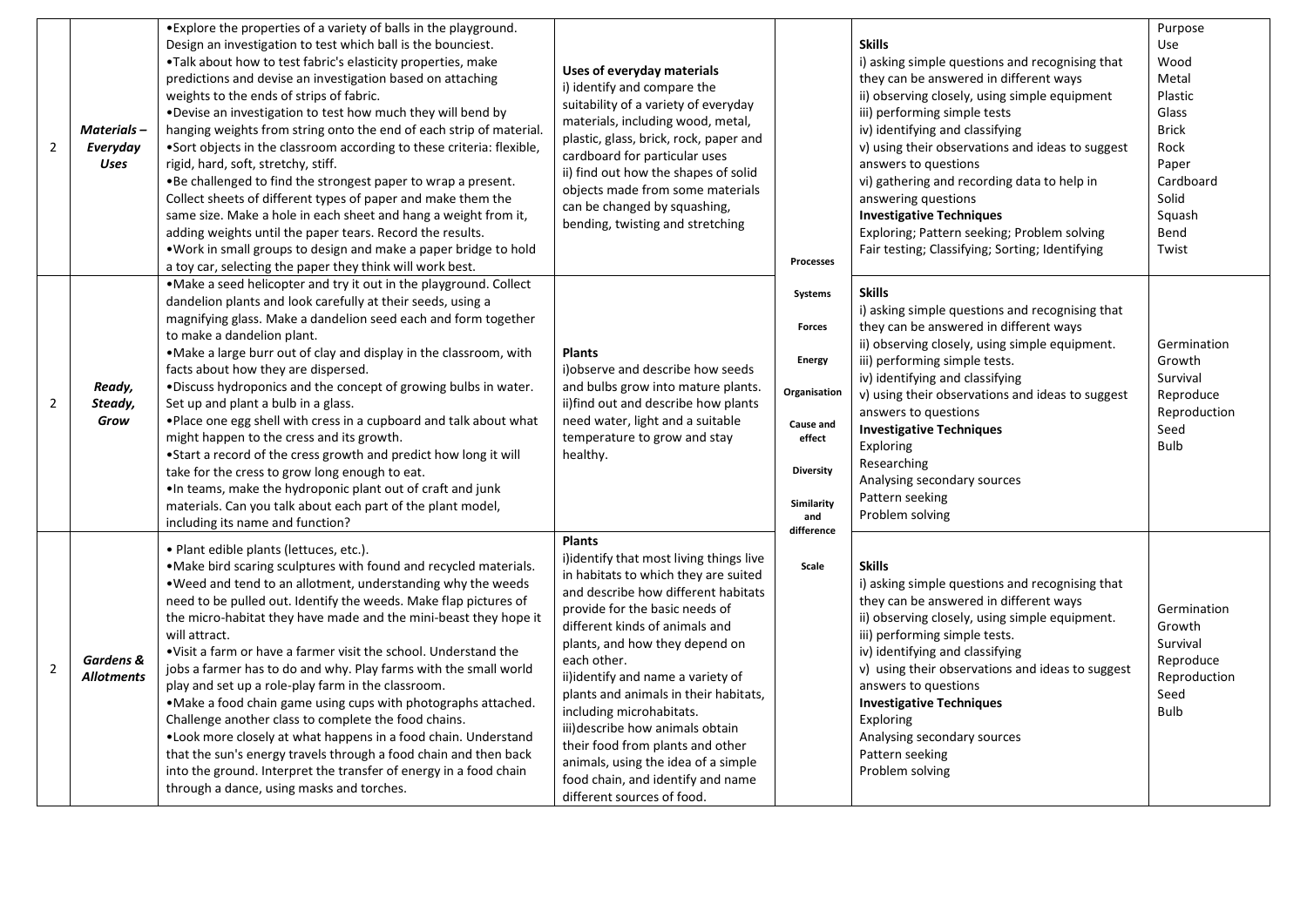| Yr | <b>Unit</b>                      | <b>Scientific Knowledge</b>                                                                                                                                                                                                                                                                                                                                                                                                                                                                                                                                                                                                                                                                         | <b>National Curriculum Coverage</b>                                                                                                                                                                                                                                                                                                                                                                                                             | <b>Key</b><br><b>Concepts</b>                                                                                     | <b>Working Scientifically</b><br><b>Skills &amp; Techniques</b>                                                                                                                                                                                                                                                                                                                                                                                                                                                                                                                                                                                                                                                                                                                                                                                                                                                                                                                         | <b>Key Vocabulary</b><br>For more detailed<br>vocabulary, please see<br>each unit                                           |  |  |                                                                                                                                                                                                                                                                                                                                                                                                                                                                                                                                                                                            |                                                                                                        |
|----|----------------------------------|-----------------------------------------------------------------------------------------------------------------------------------------------------------------------------------------------------------------------------------------------------------------------------------------------------------------------------------------------------------------------------------------------------------------------------------------------------------------------------------------------------------------------------------------------------------------------------------------------------------------------------------------------------------------------------------------------------|-------------------------------------------------------------------------------------------------------------------------------------------------------------------------------------------------------------------------------------------------------------------------------------------------------------------------------------------------------------------------------------------------------------------------------------------------|-------------------------------------------------------------------------------------------------------------------|-----------------------------------------------------------------------------------------------------------------------------------------------------------------------------------------------------------------------------------------------------------------------------------------------------------------------------------------------------------------------------------------------------------------------------------------------------------------------------------------------------------------------------------------------------------------------------------------------------------------------------------------------------------------------------------------------------------------------------------------------------------------------------------------------------------------------------------------------------------------------------------------------------------------------------------------------------------------------------------------|-----------------------------------------------------------------------------------------------------------------------------|--|--|--------------------------------------------------------------------------------------------------------------------------------------------------------------------------------------------------------------------------------------------------------------------------------------------------------------------------------------------------------------------------------------------------------------------------------------------------------------------------------------------------------------------------------------------------------------------------------------------|--------------------------------------------------------------------------------------------------------|
| 3  | <b>Keeping</b><br><b>Healthy</b> | . Review a food survey to answer questions on diet<br>and look for patterns and trends display using<br>tables and bar charts<br>• Use knowledge of food groups and a balanced<br>diet to design healthy meals<br>•Create a skeleton puppet with moving joints<br>. Investigate the question -Do some people have<br>stronger muscles because they use them more?<br>. Plan and carry out a practical investigation in<br>groups that attempts to answer a question<br>•Give an illustrated presentation to clients on<br>health and fitness, using resources they have made<br>throughout the block and evidence from research                                                                     | <b>Animals Including Humans</b><br>I.Identify that animals,<br>including humans, need the<br>right types and amount of<br>nutrition, and that they cannot<br>make their own food; they get<br>nutrition from what they eat<br>II.Identify that humans and<br>some other animals have<br>skeletons and muscles for<br>support, protection and<br>movement                                                                                        | Processes<br>Systems<br><b>Forces</b><br><b>Energy</b><br>Organisation<br>Cause and<br>effect<br><b>Diversity</b> |                                                                                                                                                                                                                                                                                                                                                                                                                                                                                                                                                                                                                                                                                                                                                                                                                                                                                                                                                                                         |                                                                                                                             |  |  | <b>Investigative Techniques</b><br>Pattern seeking; exploring; analysing secondary sources;<br>communication<br><b>Skills</b><br>I.asking relevant questions and using different types of scientific<br>enquiries to answer them<br>II. setting up simple practical enquiries, comparative and fair tests<br>III.making systematic and careful observations and, where<br>appropriate, taking accurate measurements using standard units,<br>using a range of equipment<br>IV.gathering, recording, classifying and presenting data in a variety<br>of ways to help in answering questions | Skeleton<br><b>Muscles</b><br>Nutrition<br>Support<br>Protection<br>Movement<br>Ribs<br>Spine<br>Skull |
| 3  | Light &<br><b>Shadows</b>        | . Investigate the nature of darkness, light and sight<br>with a torch, a cardboard box and pencil holes<br>. Predict and then investigate how well different<br>colours and materials reflect light in a simulated<br>dark cave, use results to sort and classify samples<br>. Discover the properties of mirrors and reflections<br>by undertaking different investigative tasks & use<br>scientific knowledge on light to explain findings<br>·Investigate how different objects create shadows<br>. Investigate the effect of moving the light source<br>on the size of shadows<br>. Investigate how coloured light beams mix and<br>what its like to look through different coloured<br>filters | Light<br>I recognise that they need light<br>in order to see things and that<br>dark is the absence of light<br>II.notice that light is reflected<br>III.recognise that light from the<br>sun can be dangerous and that<br>there are ways to protect eyes<br>IV. recognise that shadows are<br>formed when the light from a<br>light source is blocked by an<br>opaque object<br>V. find patterns in the way that<br>the size of shadows change |                                                                                                                   | V. recording findings using simple scientific language, bar charts,<br>and tables<br>VI. reporting on findings from enquiries, including oral and written<br>explanations, displays or presentations of results and conclusions<br>VII.using results to draw simple conclusions, make predictions for<br>new values, suggest improvements and raise further questions<br>VIII.identifying differences, similarities or changes related to<br>simple scientific ideas and processes<br>IX.using straightforward scientific evidence to answer questions or<br>to support their findings<br><b>Investigative Techniques</b><br>Predicting; exploring; classifying; fair testing; pattern seeking;<br>drawing conclusions                                                                                                                                                                                                                                                                  | Translucent<br>Transparent<br>Opaque<br>Reflect<br>Shadow                                                                   |  |  |                                                                                                                                                                                                                                                                                                                                                                                                                                                                                                                                                                                            |                                                                                                        |
| 3  | Rocks &<br><b>Fossils</b>        | • Explore a variety of rocks and group them in<br>different ways according to their observable<br>features and attributes<br>. Investigate the properties of different rocks with<br>fair Use a rock identification key<br>.Go on a rock walk identify different rocks for<br>different purposes. Record findings. Learn about<br>how fossils are made and the life and contribution<br>of the great fossil hunter Mary Anning<br>. Investigate different soils, asking questions and<br>seeking answers through a variety of scientific<br>enguiries<br>• Assemble a variety of exciting exhibits for the<br><b>Rock and Fossil Museum</b>                                                         | <b>Rocks</b><br>i.compare and group together<br>different kinds of rocks on the<br>basis of their appearance and<br>simple physical properties<br>ii.describe in simple terms how<br>fossils are formed when things<br>that have lived are trapped<br>within rock<br>iii.recognise that soils are made<br>from rocks and organic matter                                                                                                         | Similarity and<br>difference<br>Scale                                                                             | <b>Skills</b><br>i.asking relevant questions and using different types of scientific<br>enquiries to answer them ii.setting up simple practical enquiries,<br>comparative and fair tests iii.making systematic and careful<br>observations and, where appropriate, taking accurate<br>measurements using standard units, using a range of equipment,<br>gathering, recording, classifying and presenting data in a variety of<br>ways to help in answering questions iv. recording findings using<br>simple scientific language, drawings, labelled diagrams, keys,<br>v.reporting on findings from enquiries and conclusions<br>vi.identifying differences, similarities or changes related to simple<br>scientific ideas and processes vii.using straightforward scientific<br>evidence to answer questions or to support their findings<br><b>Investigative Techniques</b><br>Predicting; exploring; classifying; fair testing; pattern seeking;<br>drawing conclusions; identifying | Sedimentary<br>Igneous<br>Metamorphic<br>Chalk<br>Diamond<br>Sandstone<br>Granite<br>Limestone<br>Basalt<br>Slate<br>Pumice |  |  |                                                                                                                                                                                                                                                                                                                                                                                                                                                                                                                                                                                            |                                                                                                        |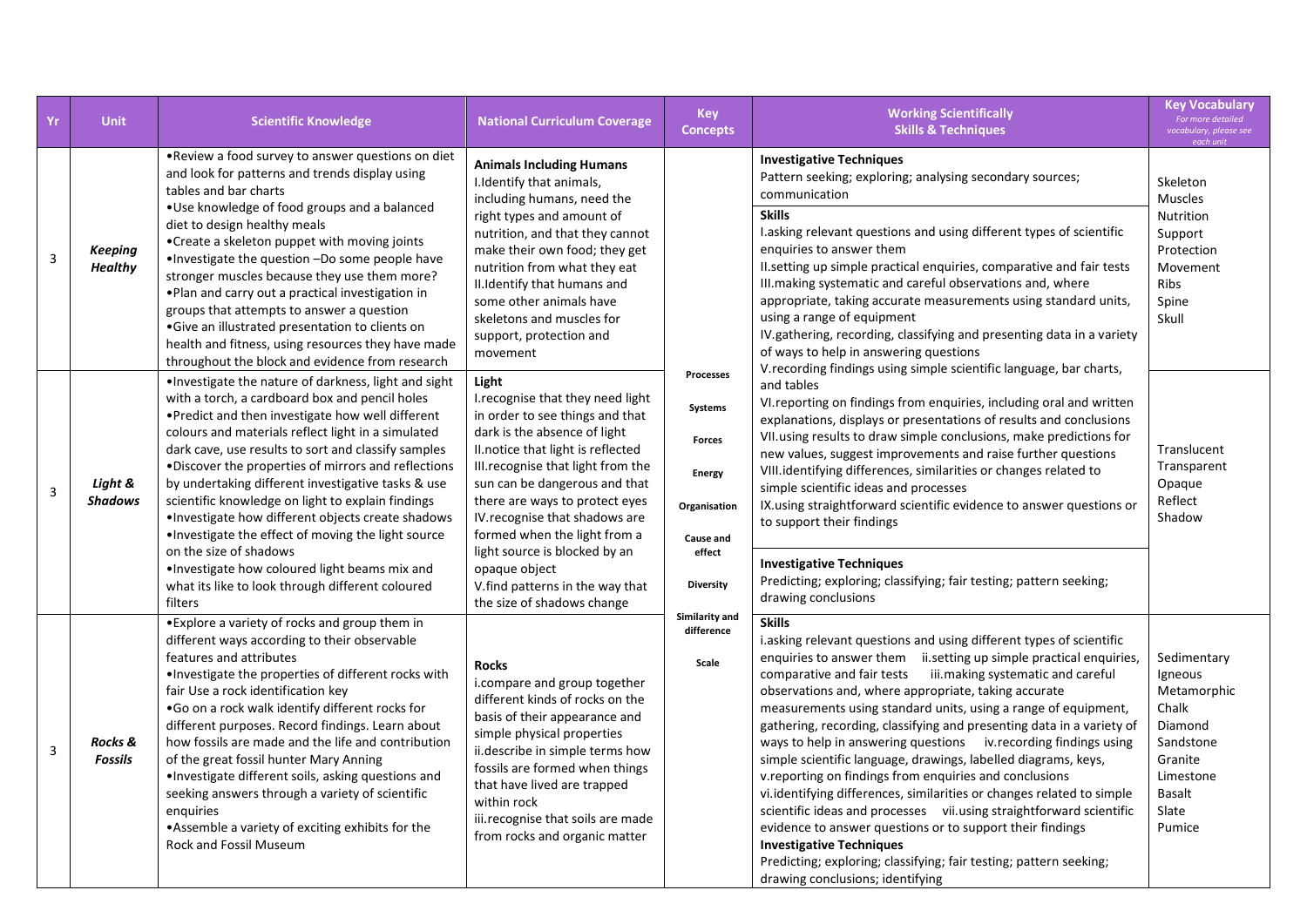| $\overline{\mathbf{3}}$ | <b>Amazing</b><br><b>Magnets</b> | • Ask questions and then investigate how toy<br>vehicles run on different surfaces. Begin to explain<br>in terms of forces<br>. Investigate how it is forces that make things<br>move (pushes and pulls) and that magnetic forces<br>can move things at a distance without forces<br>touching<br>. Investigate how magnets attract some materials<br>and not others, Comparing and grouping materials<br>. Investigate the polarisation of magnets, making<br>predictions and testing ideas Develop a game or<br>activity that uses magnetic forces by trying out a<br>variety of ideas<br>•Test your knowledge of magnetic forces. Design a<br>poster to explain the science behind your game or<br>activity stage it in an attractive eye catching way                         | Properties and changes of<br>materials<br>i.compare how things move on<br>different surfaces ii.notice<br>that some forces need contact<br>between two objects iii.<br>observe how magnets attract<br>or repel each other and attract<br>some materials and not others<br>iv.compare and group together<br>a variety of everyday materials<br>by magnetic properties and<br>identify some magnetic<br>materials v.describe magnets<br>as having two poles vi.predict<br>whether two magnets will |                                                                                                                                            | <b>Investigative Techniques</b><br>Exploring; classifying; identifying; predicting; analysing secondary<br>sources<br><b>Skills</b><br>i.asking relevant questions and using different types of scientific<br>enquiries to answer them<br>ii.setting up simple practical enquiries, comparative and fair tests<br>iii.making systematic and careful observations and, where<br>appropriate, taking accurate measurements using standard units,<br>using a range of equipment<br>iv.gathering, recording, classifying and presenting data in a variety<br>of ways to help in answering questions                                                                                                                                                                                                                                                                                                                                                       | Attract<br>Repel<br>Magnetic force<br>Materials<br>Everyday use<br>Friction<br>Gravity<br>Magnet |
|-------------------------|----------------------------------|----------------------------------------------------------------------------------------------------------------------------------------------------------------------------------------------------------------------------------------------------------------------------------------------------------------------------------------------------------------------------------------------------------------------------------------------------------------------------------------------------------------------------------------------------------------------------------------------------------------------------------------------------------------------------------------------------------------------------------------------------------------------------------|--------------------------------------------------------------------------------------------------------------------------------------------------------------------------------------------------------------------------------------------------------------------------------------------------------------------------------------------------------------------------------------------------------------------------------------------------------------------------------------------------|--------------------------------------------------------------------------------------------------------------------------------------------|-------------------------------------------------------------------------------------------------------------------------------------------------------------------------------------------------------------------------------------------------------------------------------------------------------------------------------------------------------------------------------------------------------------------------------------------------------------------------------------------------------------------------------------------------------------------------------------------------------------------------------------------------------------------------------------------------------------------------------------------------------------------------------------------------------------------------------------------------------------------------------------------------------------------------------------------------------|--------------------------------------------------------------------------------------------------|
| $\overline{3}$          | Roots &<br><b>Shoots</b>         | . Plant some beans in transparent jars and place<br>them in different conditions to begin some<br>observations. Use data loggers and other<br>equipment to record light levels, water etc.<br>. Use secondary sources to discover the parts of a<br>plant and how they vary. Look at a variety of<br>different plants making labelled sketches<br>. Make a list of plants the aliens will need to take<br>to the space farm. Classify according to human use<br>for leaves, stems, roots, flowers, fruits, seeds<br>. Review the data from beans. Create graphs and<br>charts to compare growth. Ask questions. Set up<br>further tests with fast germinating varieties to test<br>hypotheses.<br>. Investigate the way in which water is transported<br>within plants.          | attract or repel each other<br><b>Plants</b><br>i.identify and describe the<br>functions of different parts of<br>flowering plants: roots,<br>stem/trunk, leaves and flowers<br>ii.explore the requirements of<br>plants for life and growth (air,<br>light, water, nutrients from soil,<br>and room to grow) and how<br>they vary from plant to plant<br>iii.investigate the way in which<br>water is transported within<br>plants                                                              | Processes<br>Systems<br>Forces<br><b>Energy</b><br>Organisation<br>Cause and<br>effect<br><b>Diversity</b><br>Similarity and<br>difference | v.recording findings using simple scientific language, drawings,<br>labelled diagrams, keys, bar charts, and tables<br>vi. reporting on findings from enquiries, including oral and written<br>explanations, displays or presentations of results and conclusions<br>vii.using results to draw simple conclusions, make predictions for<br>new values, suggest improvements and raise further questions<br>viii.identifying differences, similarities or changes related to simple<br>scientific ideas and processes<br>ix.using straightforward scientific evidence to answer questions or<br>to support their findings.<br><b>Investigative Techniques</b><br>Observing; analysing secondary sources; classifying; fair testing;<br>exploring                                                                                                                                                                                                       | Roots<br>Stem<br>Trunk<br>Leaves<br>Flower<br>Water<br>Light<br><b>Nutrients</b><br>Soil         |
| $\overline{3}$          | Flowers,<br>Fruits &<br>Seeds    | . Review all experiments and discuss findings.<br>•Study a variety of different flowers; Discover that<br>flowers usually have male and female parts.<br>. Identify male and female parts and learn their<br>function.<br>. Research what happens to a flower after<br>pollination. Observe different plants that show<br>seedpod formation at different stages.<br>·Investigate a wide variety of different fruits, pods,<br>berries etc. that "package" seeds<br>·Investigate other types of dispersal e.g. burrs and<br>wind dispersal. Conduct a wind dispersal<br>investigation<br>•Gather together and stage exhibits for the Art<br>and Science exhibition. Write explanations and<br>captions to accompany art, models, real life<br>exhibits and investigation results. | Plants<br>i.explore the part that flowers<br>play in the life cycle of<br>flowering plants, including<br>pollination, seed formation and<br>seed dispersal                                                                                                                                                                                                                                                                                                                                       | Scale                                                                                                                                      | <b>Skills</b><br>i. asking relevant questions and using different types of scientific<br>enquiries to answer them ii.setting up simple practical enquiries,<br>iii. making systematic and careful<br>comparative and fair tests<br>observations and, where appropriate, taking accurate<br>measurements using standard units, using a range of equipment,<br>gathering, recording, classifying and presenting data in a variety of<br>ways to help in answering questions iv. recording findings using<br>simple scientific language, drawings, labelled diagrams, keys,<br>v.reporting on findings from enquiries and conclusions<br>vi.identifying differences, similarities or changes related to simple<br>scientific ideas and processes vii.using straightforward scientific<br>evidence to answer questions or to support their findings<br><b>Investigative Techniques</b><br>Observing; analysing secondary sources; exploring; fair testing | Life cycle<br>Pollination<br>Seed formation<br>Seed dispersal                                    |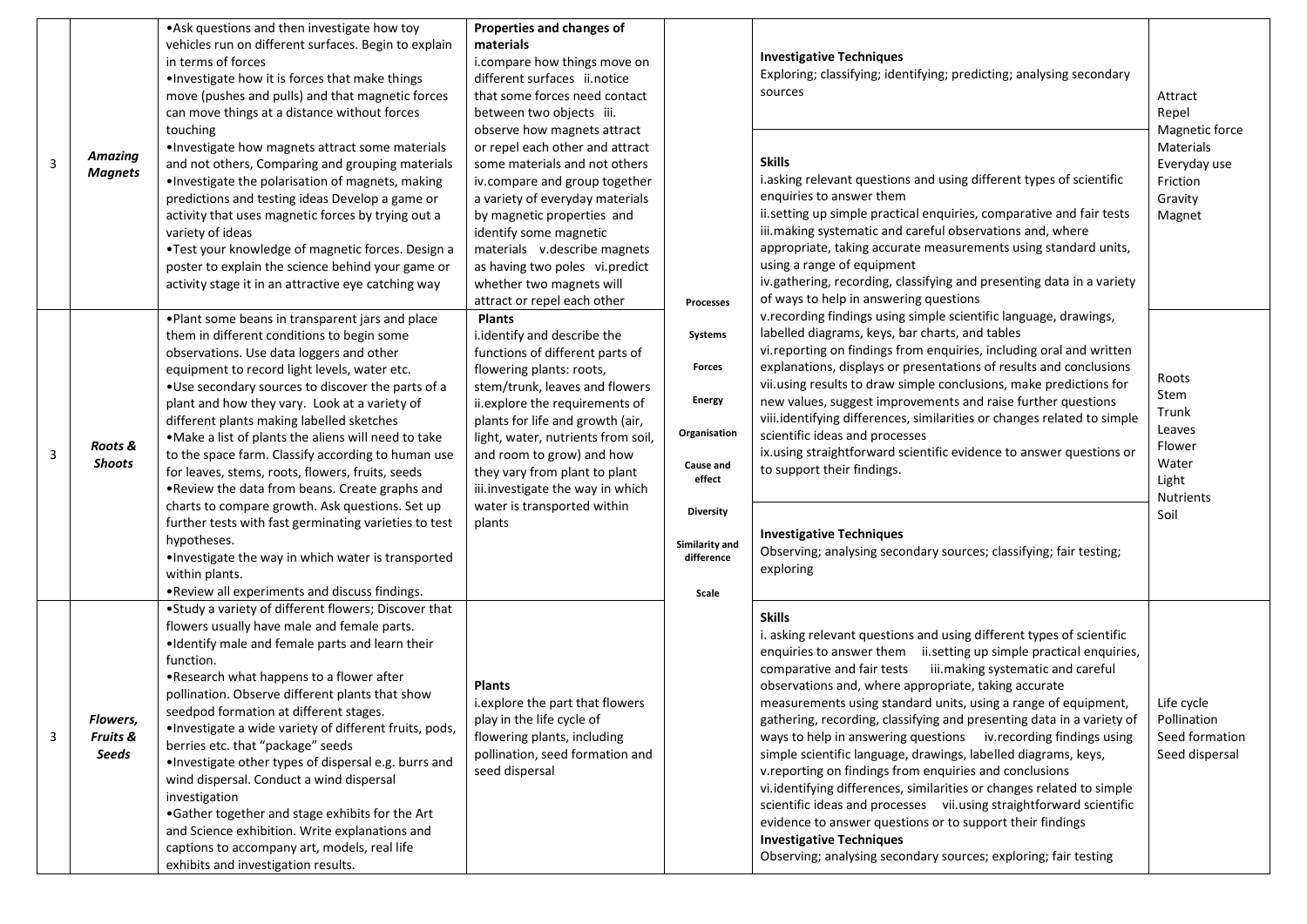| Yr | <b>Unit</b>                   | <b>Scientific Knowledge</b>                                                                                                                                                                                                                                                                                                                                                                                                                                                                           | <b>National Curriculum Coverage</b>                                                                                                                                                                                                                                                                                                                                                                                                                                                                                                                                                   | <b>Key</b><br><b>Concepts</b>                                                                                                                                     | <b>Working Scientifically</b><br><b>Skills &amp; Techniques</b>                                                                                                                                                                                                                                                                                                                                                                                                                                                                                                                                                                                                                                                                                                                                                                                                                                                                                                                                                                                                                                                                                                                                                                                            | <b>Key</b><br>Vocabulary                                                                                       |                                                                                                                                                                                                                                                                                                                                                                                                                                                                                                                                                                                                                                                                                                                                                                                                                                                                                                          |
|----|-------------------------------|-------------------------------------------------------------------------------------------------------------------------------------------------------------------------------------------------------------------------------------------------------------------------------------------------------------------------------------------------------------------------------------------------------------------------------------------------------------------------------------------------------|---------------------------------------------------------------------------------------------------------------------------------------------------------------------------------------------------------------------------------------------------------------------------------------------------------------------------------------------------------------------------------------------------------------------------------------------------------------------------------------------------------------------------------------------------------------------------------------|-------------------------------------------------------------------------------------------------------------------------------------------------------------------|------------------------------------------------------------------------------------------------------------------------------------------------------------------------------------------------------------------------------------------------------------------------------------------------------------------------------------------------------------------------------------------------------------------------------------------------------------------------------------------------------------------------------------------------------------------------------------------------------------------------------------------------------------------------------------------------------------------------------------------------------------------------------------------------------------------------------------------------------------------------------------------------------------------------------------------------------------------------------------------------------------------------------------------------------------------------------------------------------------------------------------------------------------------------------------------------------------------------------------------------------------|----------------------------------------------------------------------------------------------------------------|----------------------------------------------------------------------------------------------------------------------------------------------------------------------------------------------------------------------------------------------------------------------------------------------------------------------------------------------------------------------------------------------------------------------------------------------------------------------------------------------------------------------------------------------------------------------------------------------------------------------------------------------------------------------------------------------------------------------------------------------------------------------------------------------------------------------------------------------------------------------------------------------------------|
| 4  | Its<br><b>Electric</b>        | • Explore electricity and understand what you<br>already know<br>. Understand electricity and the dangers it<br>poses<br>•Identify electrical components and explore<br>electrical circuits<br>• Sort materials into conductors and<br>insulators by testing them within a circuit<br>• Using knowledge of electrical circuits, build<br>a buzz-wire game<br>•Demonstrate an understanding of electrical<br>circuits with a class quiz.                                                               | Electricity<br>i)identify common appliances<br>that run on electricity ii)<br>construct a simple series<br>electrical circuit, identifying and<br>naming its basic parts, including<br>cells, wires, bulbs, switches and<br>buzzers iii)identify whether or<br>not a lamp will light in a simple<br>series circuit<br>iv) recognise that a switch opens<br>and closes a circuit and associate<br>this with whether or not a lamp<br>lights in a simple series circuit<br>v) recognise some common<br>conductors and insulators, and<br>associate metals with being good<br>conductors | Processes<br><b>Systems</b><br><b>Forces</b><br><b>Energy</b><br>Organisation<br>Cause and<br>effect<br><b>Diversity</b><br>Similarity and<br>difference<br>Scale | <b>Skills</b><br>i) asking relevant questions and using different types of scientific enquiries to<br>answer them<br>ii)setting up simple practical enquiries, comparative and fair tests<br>iii)<br>making systematic and careful observations and, where appropriate, taking<br>accurate measurements using standard units, using a range of equipment,<br>including thermometers and data loggers<br>iv)gathering, recording,<br>classifying and presenting data in a variety of ways to help in answering<br>questions<br>v) recording findings using simple scientific language,<br>drawings, labelled diagrams, keys, bar charts, and tables<br>vi) reporting on<br>findings from enquiries, including oral and written explanations, displays or<br>presentations of results and conclusions<br>vii) using results to draw simple<br>conclusions, make predictions for new values, suggest improvements and<br>raise further questions<br>viii)identifying differences, similarities or changes related to simple scientific<br>ideas and processes<br>ix) using straightforward scientific evidence to answer<br>questions or to support their findings<br><b>Investigative Techniques</b><br>Problem solving; sorting; exploring; pattern seeking | Circuit<br><b>Bulb</b><br>Cell<br>Wire<br>Conductor<br>Insulator<br>Switch<br><b>Buzzer</b><br>Lamp<br>Battery |                                                                                                                                                                                                                                                                                                                                                                                                                                                                                                                                                                                                                                                                                                                                                                                                                                                                                                          |
| 4  | <b>States</b><br>of<br>matter | •Identify misconceptions and classify<br>materials into solids, liquids and gases<br>·Investigate the presence of gases<br>. Understand the behaviour of particles in<br>the different states and use a thermometer<br>to observe temperature changes of water<br>. Investigate evaporation and condensation<br>. Understand and explain the water cycle<br>using scientific language<br>. Demonstrate an understanding of states of<br>matter by recreating a range of simple<br>practical enquiries | <b>States of Matter</b><br>i)compare and group materials<br>together, according to whether<br>they are solids, liquids or gases<br>ii) observe that some materials<br>change state when they are<br>heated or cooled, and measure<br>or research the temperature at<br>which this happens in degrees<br>Celsius (°C)<br>iii) identify the part played by<br>evaporation and condensation in<br>the water cycle and associate the<br>rate of evaporation with<br>temperature                                                                                                           |                                                                                                                                                                   |                                                                                                                                                                                                                                                                                                                                                                                                                                                                                                                                                                                                                                                                                                                                                                                                                                                                                                                                                                                                                                                                                                                                                                                                                                                            |                                                                                                                | <b>Working Scientifically</b><br>i) asking relevant questions and using different types of scientific enquiries to<br>answer them<br>ii) setting up simple practical enquiries, comparative and fair tests<br>iii) making systematic and careful observations and, where appropriate, taking<br>accurate measurements using standard units, using a range of equipment,<br>including thermometers and data loggers<br>iv) recording findings using simple scientific language, drawings, labelled<br>diagrams, keys, bar charts, and tables<br>v) reporting on findings from enquiries, including oral and written<br>explanations, displays or presentations of results and conclusions<br>vi) using straightforward scientific evidence to answer questions or to support<br>their findings<br><b>Investigative Techniques</b><br>Problem solving; sorting; pattern seeking; classifying; fair testing |
| 4  | Listen<br>Up                  | •Consider how sound is made<br>• Explore sound further and investigate<br>vibrations and how sound travels<br>. Investigate pitch and volume by exploring<br>instruments<br>• Understand how we hear sounds and begin<br>the consider ways to reduce what we can<br>hear .Plan and conduct an investigation into<br>which material best reduces the sounds we<br>hear<br>• Present and explain your findings                                                                                          | Sound<br>i)identify how sounds are made,<br>ii) recognise that vibrations travel<br>through a medium iii)find<br>patterns between the pitch of a<br>sound and features of the object<br>that produced it iv) find patterns<br>between the volume of a sound<br>and the strength of the vibrations<br>v) recognise that sounds get<br>fainter as the distance from the<br>sound source increases                                                                                                                                                                                       |                                                                                                                                                                   | <b>Skills</b><br>vii) setting up simple practical enquiries, comparative and fair tests<br>viii) making systematic and careful observations and, where appropriate,<br>taking accurate measurements ix) gathering, recording, classifying and<br>presenting data in a variety of ways x) recording findings using simple<br>scientific language, drawings, labelled diagrams, keys, bar charts, and tables<br>xi) reporting on findings from enquiries xii) using results to draw simple<br>conclusions, make predictions for new values xiii)identifying differences,<br>similarities or changes related to simple scientific ideas and processes xiv)<br>evidence to answer questions or to support their findings<br><b>Investigative Techniques</b><br>Exploring; pattern seeking; fair testing; problem solving                                                                                                                                                                                                                                                                                                                                                                                                                                       | Vibration<br>Sound wave<br>Pitch<br>Volume<br>Ear drum<br>Medium                                               |                                                                                                                                                                                                                                                                                                                                                                                                                                                                                                                                                                                                                                                                                                                                                                                                                                                                                                          |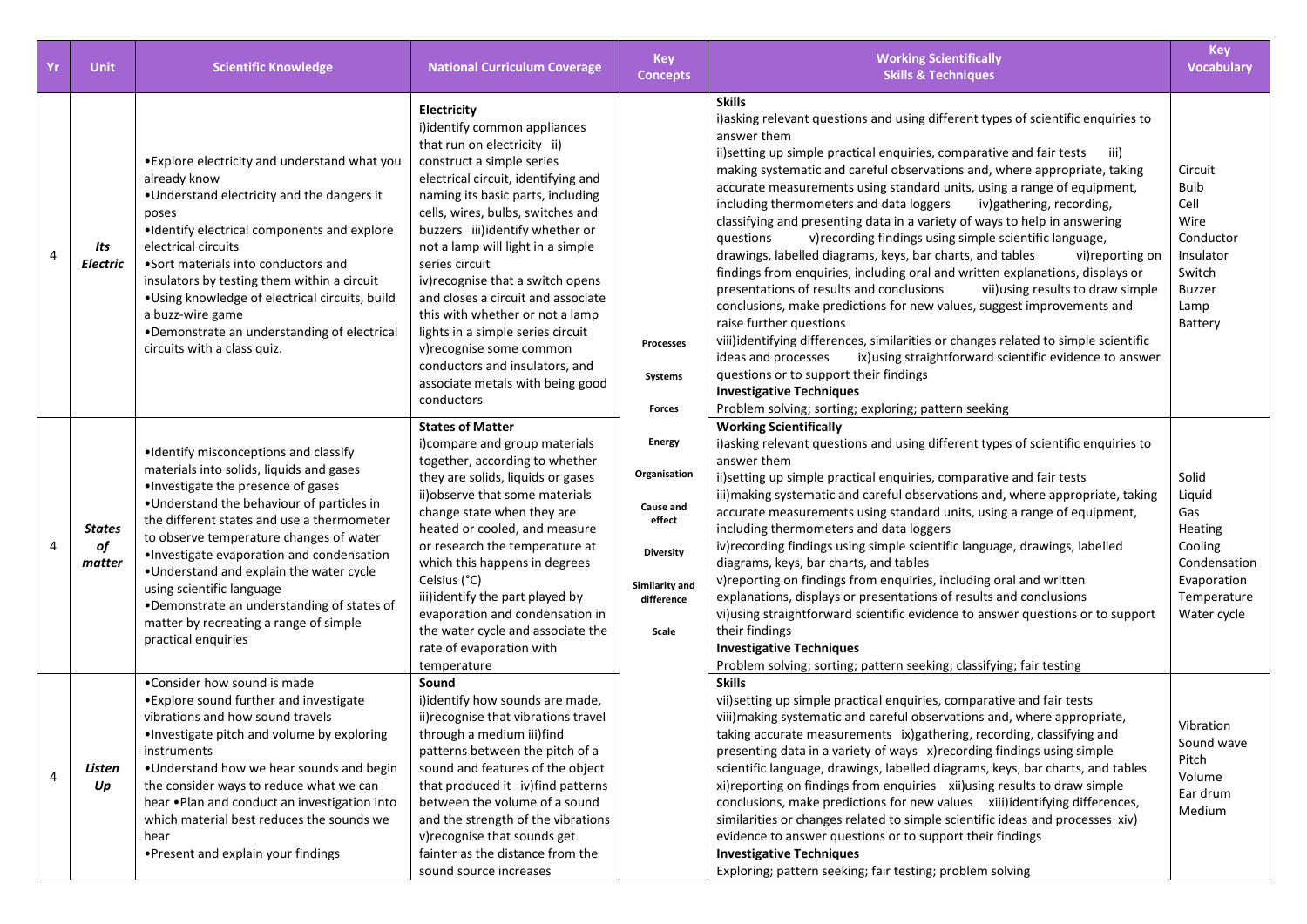| $\overline{4}$ | Name<br>that<br>Living<br><b>Thing</b> | • Ask relevant questions about living things<br>and their habitats and begin to group them<br>.Observe local habitats and record living<br>things they see around them<br>•Create a branching database to sort and<br>identify local invertebrates<br>• Make close observational drawings and<br>large-scale drawings; understand that tiny<br>details of features help with classification<br>. Write a branching database for a variety of<br>living things in the wider environment                                                | Living things and their habitats<br>i) recognise that living things can<br>be grouped in a variety of ways<br>ii) explore and use classification<br>keys to help group, identify and<br>name a variety of living things in<br>their local and wider<br>environment                                                        | Processes                                                                                                                            | <b>Skills</b><br>i) asking relevant questions and using different types of scientific enquiries to<br>answer them ii) setting up simple practical enquiries, comparative and fair<br>iii) making systematic and careful observations and, where<br>tests<br>appropriate, taking accurate measurements using standard units iv)gathering,<br>recording, classifying and presenting data in a variety of ways to help in<br>answering questions v) recording findings using simple scientific language,<br>drawings, labelled diagrams, keys, bar charts, and tables vi) reporting on<br>findings from enquiries, including oral and written explanations, displays or<br>presentations of results and conclusions vii) using results to draw simple<br>conclusions, make predictions for new values, suggest improvements and<br>raise further questions viii) identifying differences, similarities or changes<br>related to simple scientific ideas and processes ix) using straightforward<br>scientific evidence to answer questions or to support their findings<br><b>Investigative Techniques</b><br>Exploring; sorting, classifying and identifying; researching; analysing<br>secondary sources | Vertebrate<br>Fish<br>Amphibian<br>Reptile<br><b>Bird</b><br>Mammal<br>Invertebrates<br>Habitats<br>Herbivore<br>Omnivore<br>Carnivore |
|----------------|----------------------------------------|---------------------------------------------------------------------------------------------------------------------------------------------------------------------------------------------------------------------------------------------------------------------------------------------------------------------------------------------------------------------------------------------------------------------------------------------------------------------------------------------------------------------------------------|---------------------------------------------------------------------------------------------------------------------------------------------------------------------------------------------------------------------------------------------------------------------------------------------------------------------------|--------------------------------------------------------------------------------------------------------------------------------------|---------------------------------------------------------------------------------------------------------------------------------------------------------------------------------------------------------------------------------------------------------------------------------------------------------------------------------------------------------------------------------------------------------------------------------------------------------------------------------------------------------------------------------------------------------------------------------------------------------------------------------------------------------------------------------------------------------------------------------------------------------------------------------------------------------------------------------------------------------------------------------------------------------------------------------------------------------------------------------------------------------------------------------------------------------------------------------------------------------------------------------------------------------------------------------------------------------|----------------------------------------------------------------------------------------------------------------------------------------|
| 4              | Are<br>these<br>your<br>teeth?         | . Learn about the first stage of the digestive<br>system, consider why our teeth are different<br>shapes and have different functions<br>. Use everyday objects to demonstrate the<br>human digestive system<br>. Use physical activity to demonstrate an<br>understanding of the functions of each part<br>of the digestive system<br>. Find out what we can learn from a poo<br>. Interpret food chains and discuss the<br>impact of changes to a chain<br>. Plan and perform a 'Healthy Teeth'<br>assembly for an invited audience | Animals, including humans<br>i) describe the simple functions of<br>the basic parts of the digestive<br>system in humans<br>ii)identify the different types of<br>teeth in humans and their simple<br>functions<br>iii) construct and interpret a<br>variety of food chains, identifying<br>producers, predators and prey | Systems<br><b>Forces</b><br><b>Energy</b><br>Organisation<br>Cause and<br>effect<br><b>Diversity</b><br>Similarity and<br>difference | <b>Skills</b><br>i) asking relevant questions and using different types of scientific enquiries to<br>answer them ii)setting up simple practical enquiries, comparative and fair<br>tests iii) making systematic and careful observations and, where appropriate,<br>taking accurate measurements using standard units iv) gathering, recording,<br>classifying and presenting data in a variety of ways to help in answering<br>questions v) recording findings using simple scientific language, drawings,<br>labelled diagrams, keys, bar charts, and tables vi)reporting on findings from<br>enquiries, including oral and written explanations, displays or presentations of<br>results and conclusions vii) using results to draw simple conclusions, make<br>predictions for new values, suggest improvements and raise further questions<br>viii) identifying differences, similarities or changes related to simple scientific<br>ideas and processes ix) using straightforward scientific evidence to answer<br>questions or to support their findings<br><b>Investigative Techniques</b><br>Exploring; researching; analysing secondary sources                                              | Mouth<br>Tongue<br>Oesophagus<br>Stomach<br>Intestine<br>Anus<br>Canine<br>Incisor<br>Molar                                            |
| 4              | Help<br>our<br>Habitat<br>s            | . Take a walk around their school<br>environment and consider how and why<br>changes have happened; Consider natural<br>and manmade changes to the environment<br>• Look in more detail at climate change<br>. Look at some information on the impacts to<br>living things if an environment changes<br>. Plan how to make a positive change to a<br>small local area considering the impact on<br>people and other living things                                                                                                     | Living things and their habitats<br>i) recognise that environments<br>can change and that this can<br>sometimes pose dangers to living<br>things                                                                                                                                                                          | Scale                                                                                                                                | <b>Skills</b><br>i) asking relevant questions and using different types of scientific enquiries to<br>answer them ii) setting up simple practical enquiries, comparative and fair<br>iii) making systematic and careful observations and, where<br>tests<br>appropriate, taking accurate measurements using standard units iv)<br>gathering, recording, classifying and presenting data in a variety of ways to<br>help in answering questions v) recording findings using simple scientific<br>language, drawings, labelled diagrams, keys, bar charts, and tables<br>vi) reporting on findings from enquiries, including oral and written<br>explanations, displays or presentations of results and conclusions<br>vii) using results to draw simple conclusions, make predictions for new values,<br>suggest improvements and raise further questions viii)identifying<br>differences, similarities or changes related to simple scientific ideas and<br>ix) using straightforward scientific evidence to answer questions<br>processes<br>or to support their findings<br><b>Investigative Techniques</b><br>Exploring; analysing; classifying; identifying                                         | Climate<br>change<br>Natural<br>Man made<br>Environment<br>Change<br>Impact                                                            |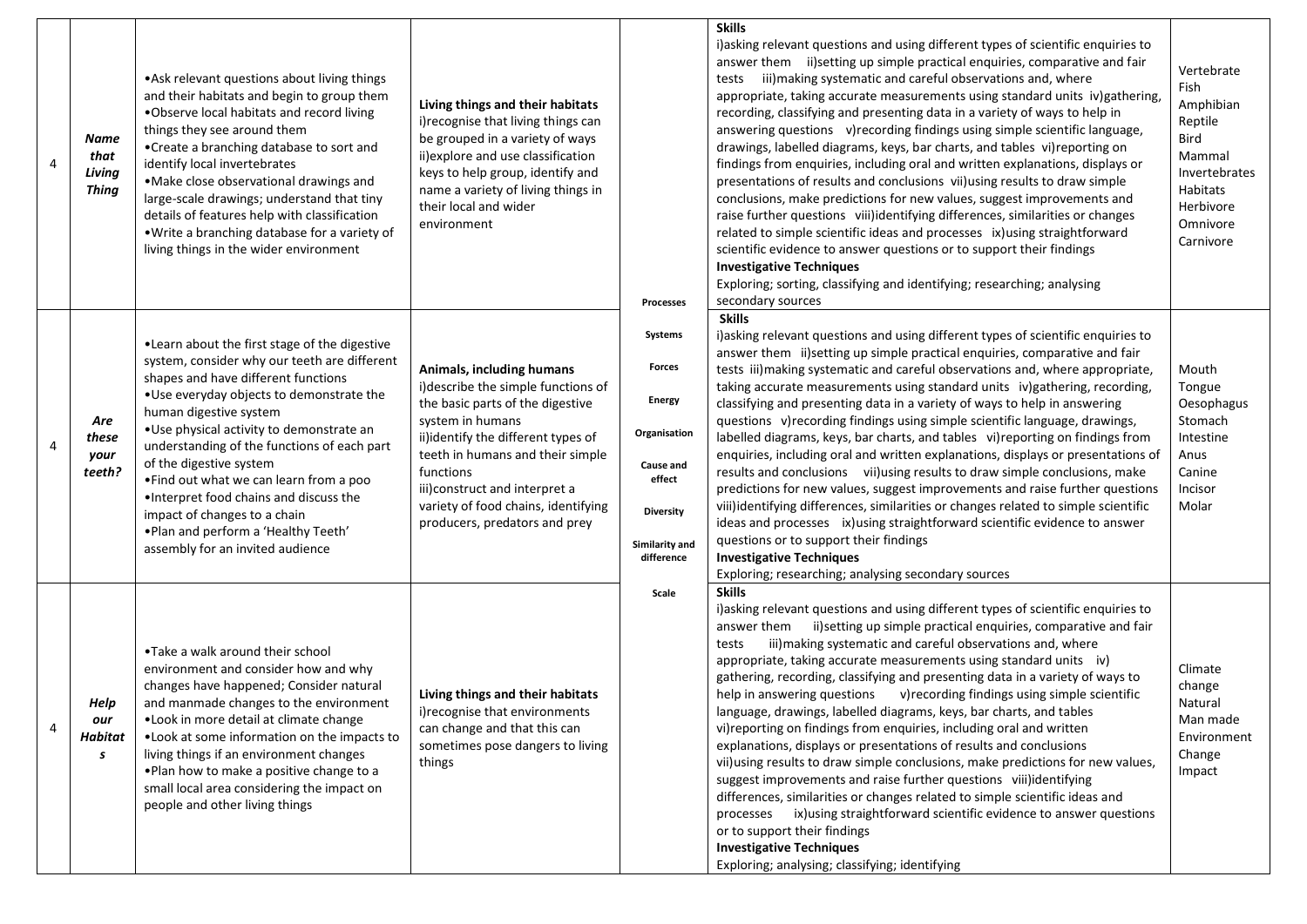| Yr | <b>Unit</b>                            | <b>Scientific Knowledge</b>                                                                                                                                                                                                                                                                                                                                                                                                                     | <b>National Curriculum Coverage</b>                                                                                                                                                                                                                                                                                                                                                                                              | <b>Key</b><br><b>Concepts</b>                                                                                                        | <b>Working Scientifically</b><br><b>Skills &amp; Techniques</b>                                                                                                                                                                                                                                                                                                                                                                                                                                                                                                                                                                                                                                                                                                                                                                                                                                                       | <b>Key</b><br>Vocabulary                                                                                                         |
|----|----------------------------------------|-------------------------------------------------------------------------------------------------------------------------------------------------------------------------------------------------------------------------------------------------------------------------------------------------------------------------------------------------------------------------------------------------------------------------------------------------|----------------------------------------------------------------------------------------------------------------------------------------------------------------------------------------------------------------------------------------------------------------------------------------------------------------------------------------------------------------------------------------------------------------------------------|--------------------------------------------------------------------------------------------------------------------------------------|-----------------------------------------------------------------------------------------------------------------------------------------------------------------------------------------------------------------------------------------------------------------------------------------------------------------------------------------------------------------------------------------------------------------------------------------------------------------------------------------------------------------------------------------------------------------------------------------------------------------------------------------------------------------------------------------------------------------------------------------------------------------------------------------------------------------------------------------------------------------------------------------------------------------------|----------------------------------------------------------------------------------------------------------------------------------|
| 5  | Space                                  | •Develop enquiry questions (planning)<br>•Create a scale model of the solar<br>system<br>•Create an orrery to explore<br>heliocentricity<br>•Create a shadow clock to explore day<br>and night<br>•Create a sundial and explore time<br>zones<br>•Investigate moon phases                                                                                                                                                                       | Earth & Space<br>i.Describe the movement of the<br>Earth, and other planets, relative to<br>the Sun in the solar system<br>ii.Describe the movement of the<br>Moon relative to the Earth<br>iii.Describe the Sun, Earth and<br>Moon as approximately spherical<br>bodies<br>iv. Use the idea of the Earth's<br>rotation to explain day and night<br>and the apparent movement of the<br>sun across the sky                       | Processes                                                                                                                            | <b>Skills</b><br>i. Planning different types of scientific enquiries to answer questions, including<br>recognising and controlling variables where necessary<br>ii. Taking measurements, using a range of scientific equipment, with increasing<br>accuracy and precision, taking repeat readings when appropriate<br>iii.Recording results using scientific diagrams and labels<br>iv. Using test results to make predictions to set up further comparative and fair<br>tests<br>v. Reporting and presenting findings from enquiries, including conclusions,<br>causal relationships and explanations of and degree of trust in results, in oral<br>and written forms such as displays and other presentations<br>vi.Identifying scientific evidence that has been used to support or refute ideas<br>or arguments<br><b>Investigative Techniques</b><br>Planning; exploring; analysing secondary sources; observing | Solar system<br>Mercury<br>Venus<br>Earth<br>Mars<br>Jupiter<br>Saturn<br>Uranus<br>Neptune<br>Moon<br>Orbit<br>Axis<br>Rotation |
| 5  | May the<br><b>Force be</b><br>with you | •Investigate parachutes and air<br>resistance<br>•Investigate and create levers<br>•Investigate and create pulleys<br>•Investigate gears (problem<br>solving/fair testing) Investigate friction<br>. Investigate boats and water<br>resistance                                                                                                                                                                                                  | <b>Forces</b><br>i. Explain that unsupported objects<br>fall towards the Earth because of<br>the force of gravity acting between<br>the Earth and the falling object<br>ii. Identify the effects of air<br>resistance, water resistance and<br>friction, that act between moving<br>surfaces<br>iii.Recognise that some<br>mechanisms, including levers,<br>pulleys and gears, allow a smaller<br>force to have a greater effect | Systems<br><b>Forces</b><br><b>Energy</b><br>Organisation<br>Cause and<br>effect<br><b>Diversity</b><br>Similarity and<br>difference | <b>Skills</b><br>i. Planning different types of scientific enquiries to answer questions, including<br>recognising and controlling variables where necessary<br>ii. Taking measurements, using a range of scientific equipment, with increasing<br>accuracy and precision, taking repeat readings when appropriate<br>iii.Recording results using scientific diagrams and labels<br>iv. Using test results to make predictions to set up further comparative and fair<br>tests<br>v. Reporting and presenting findings from enquiries, including conclusions,<br>causal relationships and explanations of and degree of trust in results, in oral<br>and written forms such as displays and other presentations<br>vi.Identifying scientific evidence that has been used to support or refute ideas<br>or arguments<br><b>Investigative Techniques</b><br>Fair testing; problem solving                               | Air resistance<br>Friction<br>Water<br>Resistance<br>Gravity<br>Mechanisms<br>Pulleys<br>Gears                                   |
| 5  | <b>Music</b><br><b>Festival</b>        | ·Investigate hard materials suitable for<br>food prep<br>·Investigate thermal insulating<br>properties of materials to keep<br>refreshments hot or cold. Investigate<br>possible food packaging materials<br>•Investigate the absorbency of<br>materials suitable for cleaning with<br>·Investigate electrical<br>insulators/conductors for health and<br>safety purposes<br>. Investigate materials that combine<br>soundproofing with comfort | Properties and changes of<br>materials<br>i.Compare and group together<br>everyday materials on the basis of<br>their properties, including their<br>hardness, transparency, and<br>conductivity (electrical and<br>thermal)<br>iv. Give reasons, based on evidence<br>from comparative and fair tests, for<br>the particular uses of everyday<br>materials, including metals, wood<br>and plastic                               | Scale                                                                                                                                | <b>Skills</b><br>i. Planning different types of scientific enquiries to answer questions, including<br>recognising and controlling variables where necessary<br>ii. Taking measurements, using a range of scientific equipment, with increasing<br>accuracy and precision, taking repeat readings when appropriate<br>iii. Recording results using scientific diagrams and labels iv. Using test results<br>to make predictions to set up further comparative and fair tests v. Reporting<br>and presenting findings from enquiries, including conclusions, causal<br>relationships and explanations of and degree of trust in results, in oral and<br>written forms such as displays and other presentations vi. Identifying<br>scientific evidence that has been used to support or refute ideas or arguments<br><b>Investigative Techniques</b><br>Fair testing; problem solving; exploring; pattern seeking       | Hardness<br>Solubility<br>Transparency<br>Conductivity<br>Electrical<br>Thermal                                                  |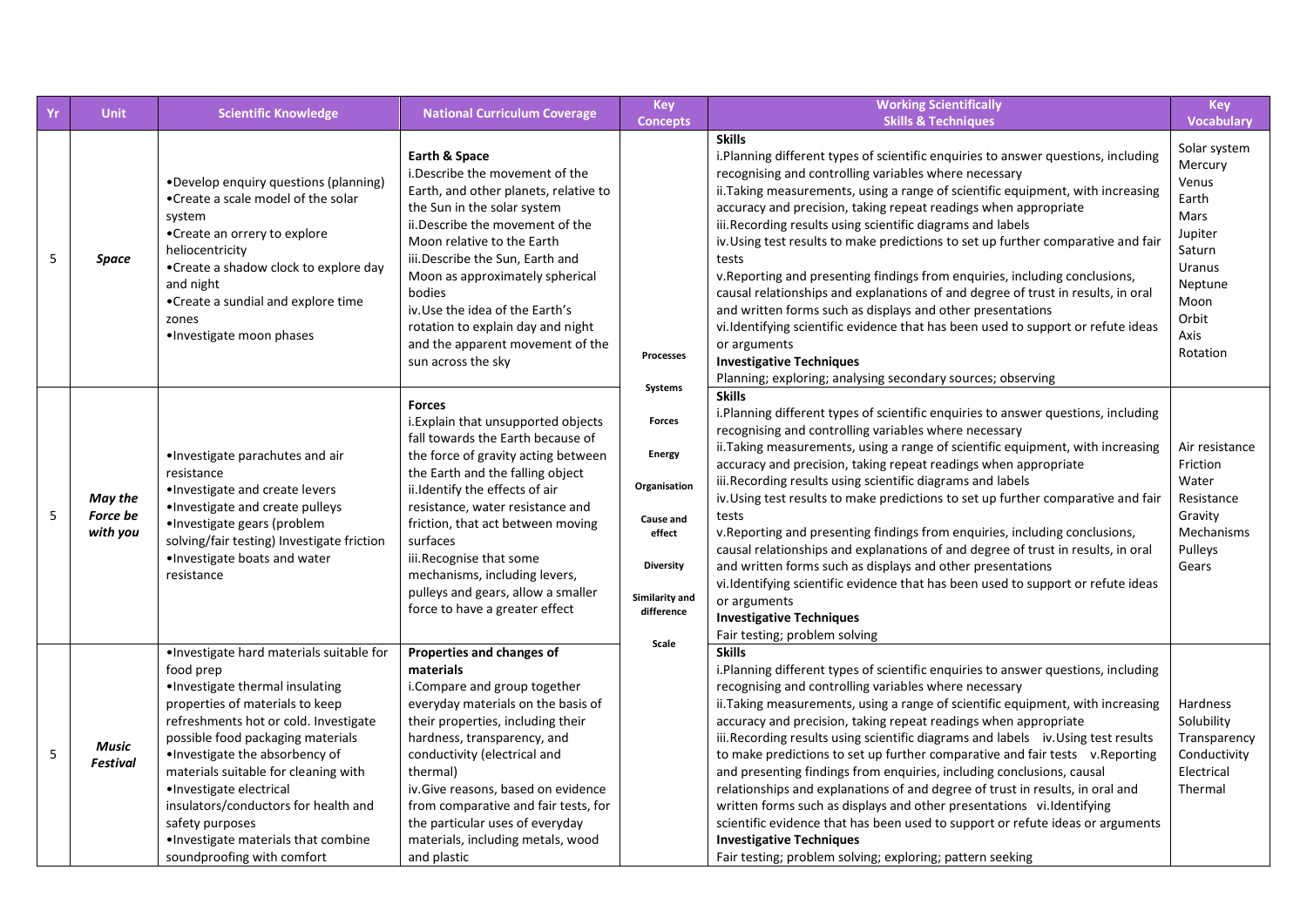| 5 | <b>Changing</b><br><b>Materials</b> | •Compare properties of solids, liquids<br>and gases<br>•Investigate mixing materials&<br>Investigate separating materials<br>• Make new materials (exploring)<br>Investigate irreversible changes<br>. Present findings in the form of an<br>education pack for the Science<br>Museum                                                                                                                          | Properties and changes of<br>materials<br>ii. Compare and group together<br>everyday materials on the basis of<br>their properties ii.Know that some<br>materials will dissolve in liquid to<br>form a solution, and describe how<br>to recover a substance from a<br>solution iii.Use knowledge of<br>solids, liquids and gases to decide<br>how mixtures might be separated,<br>v.Demonstrate that dissolving,<br>mixing and changes of state are<br>reversible changes<br>vi. Explain that some changes result<br>in the formation of new materials,<br>and that this kind of change is not<br>usually reversible | <b>Processes</b><br>Systems                                                                                                        | <b>Skills</b><br>i.Planning different types of scientific enquiries to answer questions, including<br>recognising and controlling variables where necessary<br>ii. Taking measurements, using a range of scientific equipment, with increasing<br>accuracy and precision, taking repeat readings when appropriate<br>iii. Recording results using scientific diagrams and labels<br>iv. Using test results to make predictions to set up further comparative and fair<br>tests<br>v. Reporting and presenting findings from enquiries, including conclusions,<br>causal relationships and explanations of and degree of trust in results, in oral<br>and written forms such as displays and other presentations<br>vi. Identifying scientific evidence that has been used to support or refute ideas<br>or arguments<br><b>Investigative Techniques</b><br>Exploring; pattern seeking                              | Solution<br>Filtering<br>Sieve<br>Evaporation<br>Dissolve<br>Reversible<br>Irreversible                                                                        |
|---|-------------------------------------|----------------------------------------------------------------------------------------------------------------------------------------------------------------------------------------------------------------------------------------------------------------------------------------------------------------------------------------------------------------------------------------------------------------|----------------------------------------------------------------------------------------------------------------------------------------------------------------------------------------------------------------------------------------------------------------------------------------------------------------------------------------------------------------------------------------------------------------------------------------------------------------------------------------------------------------------------------------------------------------------------------------------------------------------|------------------------------------------------------------------------------------------------------------------------------------|--------------------------------------------------------------------------------------------------------------------------------------------------------------------------------------------------------------------------------------------------------------------------------------------------------------------------------------------------------------------------------------------------------------------------------------------------------------------------------------------------------------------------------------------------------------------------------------------------------------------------------------------------------------------------------------------------------------------------------------------------------------------------------------------------------------------------------------------------------------------------------------------------------------------|----------------------------------------------------------------------------------------------------------------------------------------------------------------|
| 5 | The art of<br>living                | .Observe and sketch insect and<br>amphibian lifecycles for comparison<br>• Research and sketch mammalian and<br>bird life cycles for comparison<br>•Compare the lifecycles of mammals,<br>amphibians, insects and birds<br>. Research reproduction in plants and<br>animals; Create computer animations<br>that explain plant reproduction<br>• Create computer animations that<br>explain animal reproduction | Living things and their habitats<br>i. Describe the differences in the life<br>cycles of a mammal, an amphibian,<br>an insect and a bird<br>ii. Describe the life process of<br>reproduction in some plants and<br>animals                                                                                                                                                                                                                                                                                                                                                                                           | <b>Forces</b><br><b>Energy</b><br>Organisation<br>Cause and<br>effect<br><b>Diversity</b><br>Similarity and<br>difference<br>Scale | <b>Skills</b><br>i. Planning different types of scientific enquiries to answer questions, including<br>recognising and controlling variables where necessary<br>ii. Taking measurements, using a range of scientific equipment, with increasing<br>accuracy and precision, taking repeat readings when appropriate<br>iii.Recording results using scientific diagrams and labels<br>iv. Using test results to make predictions to set up further comparative and fair<br>tests<br>v. Reporting and presenting findings from enquiries, including conclusions,<br>causal relationships and explanations of and degree of trust in results, in oral<br>and written forms such as displays and other presentations<br>vi. Identifying scientific evidence that has been used to support or refute ideas<br>or arguments<br><b>Investigative Techniques</b><br>Observing, analysing secondary sources, pattern seeking | Life cycle<br>Asexual<br>reproduction<br>Stigma<br>Stamen<br>Pollinate<br>Photosynthesi<br>Fertilise<br>Germinate<br>Dispersal<br>Gestation<br>Birth<br>Foetus |
| 5 | Life<br><b>Explorers</b>            | •Create a human timeline<br>• Create a human growth quiz<br>•Research and create an infographic on<br>baby growth<br>•Compare 'red books' and predict<br>growth patterns<br>• Create gestation period graphs for a<br>range of animals<br>• Explain gestation through graphic<br>novel style                                                                                                                   | <b>Animals (including humans)</b><br>i. Describe the changes as humans<br>develop to old age                                                                                                                                                                                                                                                                                                                                                                                                                                                                                                                         |                                                                                                                                    | <b>Skills</b><br>i. Planning different types of scientific enquiries to answer questions, including<br>recognising and controlling variables where necessary<br>ii. Taking measurements, using a range of scientific equipment, with increasing<br>accuracy and precision, taking repeat readings when appropriate<br>iii. Recording results using scientific diagrams and labels<br>iv. Using test results to make predictions to set up further comparative and fair<br>tests v. Reporting and presenting findings from enquiries, including<br>conclusions, causal relationships and explanations of and degree of trust in<br>results, in oral and written forms such as displays and other presentations<br>vi.Identifying scientific evidence that has been used to support or refute ideas<br>or arguments<br><b>Investigative Techniques</b><br>Observing, analysing secondary sources, pattern seeking    | Puberty<br>Penis<br><b>Testicles</b><br>Sperm<br>Vagina<br>Uterus<br>Ovum (egg)<br>Menstruation                                                                |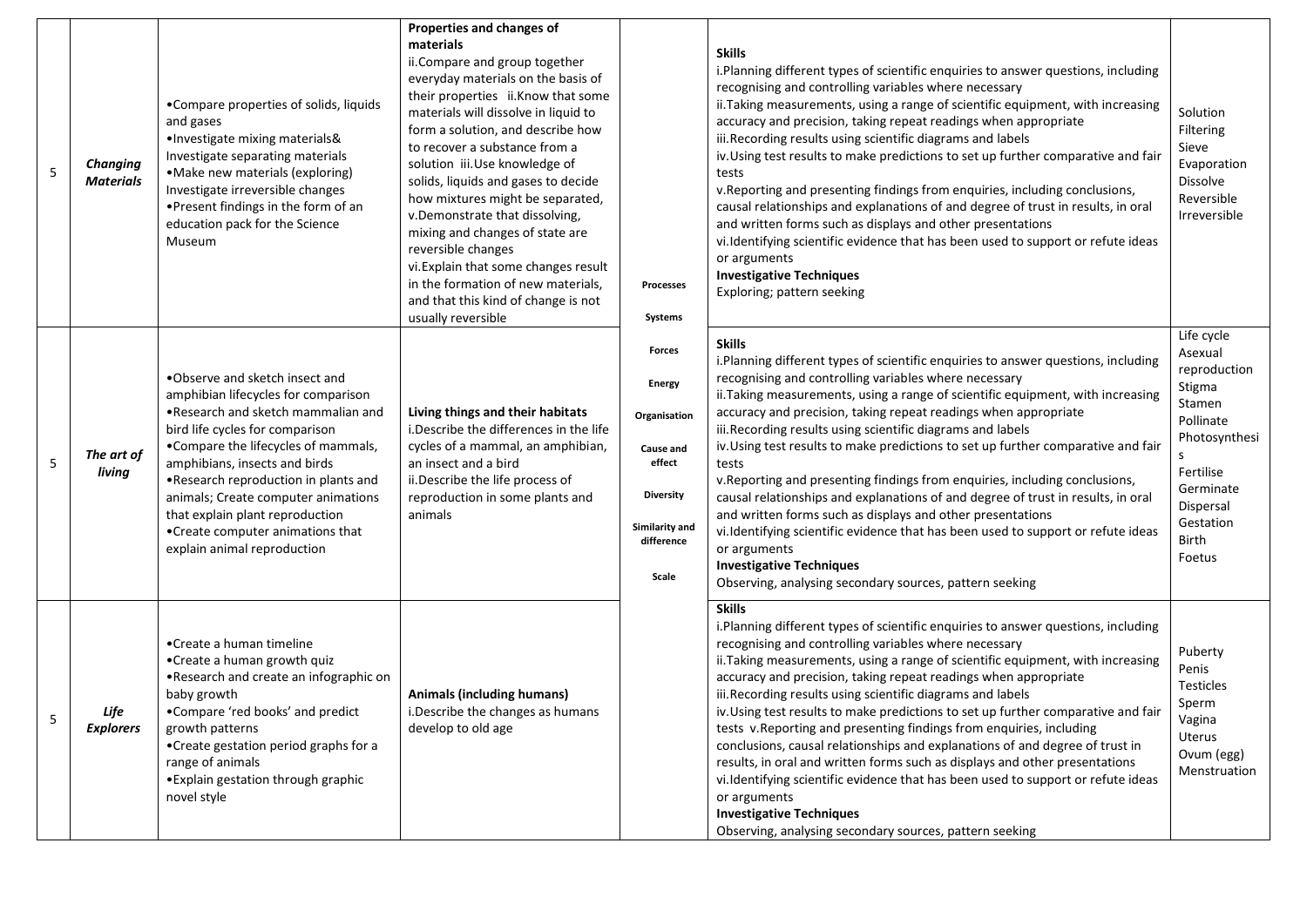| Yr | <b>Unit</b>                                  | <b>Scientific Knowledge</b>                                                                                                                                                                                                                                                                                                                                                                      | <b>National Curriculum Coverage</b>                                                                                                                                                                                                                                                                                                                                                                                                                                               | <b>Key</b><br><b>Concepts</b>                                                                                                        | <b>Working Scientifically</b><br><b>Skills &amp; Techniques</b>                                                                                                                                                                                                                                                                                                                                                                                                                                                                                                                                                                                                                                                                                                                                                                                                                                                                                                                        | Key<br><b>Vocabulary</b>                                                                                                                                   |
|----|----------------------------------------------|--------------------------------------------------------------------------------------------------------------------------------------------------------------------------------------------------------------------------------------------------------------------------------------------------------------------------------------------------------------------------------------------------|-----------------------------------------------------------------------------------------------------------------------------------------------------------------------------------------------------------------------------------------------------------------------------------------------------------------------------------------------------------------------------------------------------------------------------------------------------------------------------------|--------------------------------------------------------------------------------------------------------------------------------------|----------------------------------------------------------------------------------------------------------------------------------------------------------------------------------------------------------------------------------------------------------------------------------------------------------------------------------------------------------------------------------------------------------------------------------------------------------------------------------------------------------------------------------------------------------------------------------------------------------------------------------------------------------------------------------------------------------------------------------------------------------------------------------------------------------------------------------------------------------------------------------------------------------------------------------------------------------------------------------------|------------------------------------------------------------------------------------------------------------------------------------------------------------|
| 6  | Crime Lab<br>Investigation                   | •Investigate a range of simple light<br>challenges<br>. Investigate and demonstrate that light<br>travels in straight lines<br>. Investigate shadows and how they<br>change as a result of light sources<br>• Investigate how light reflects (make a<br>periscope)<br>• Explore split light (finding 'rainbows')<br>•Investigate coloured light mixing                                           | Light<br>i. Recognise that light appears to<br>travel in straight lines<br>ii. Use the idea that light travels in<br>straight lines to explain that<br>objects are seen because they<br>give out or reflect light into the<br>eye iii. Explain that we see things<br>because light travels from light<br>sources to our eyes or from light<br>sources to objects and then to<br>our eyes iv. Use the idea that<br>light travels in straight lines to<br>explain shapes of shadows | Processes                                                                                                                            | <b>Skills</b><br>i. Planning different types of scientific enquiries to answer questions, including<br>recognising and controlling variables where necessary<br>ii. Taking measurements, using a range of scientific equipment, with increasing<br>accuracy and precision, taking repeat readings when appropriate iii. Recording<br>results using scientific diagrams and labels iv. Using test results to make<br>predictions to set up further comparative and fair tests v. Reporting and<br>presenting findings from enquiries, including conclusions, causal relationships<br>and explanations of and degree of trust in results, in oral and written forms such<br>as displays and other presentations<br>vi. Identifying scientific evidence that has been used to support or refute ideas<br>or arguments<br><b>Investigative Techniques</b><br>Planning, fair tests, exploring pattern seeking                                                                               | Light<br>Reflect<br>Source<br>Shadow<br>Spectrum                                                                                                           |
| 6  | <b>Electric</b><br><b>Celebration</b>        | ·Investigate a range of simple electric<br>circuit challenges<br>. Investigate the effects of voltage and<br>number of components on a working<br>circuit<br>• Explore resistance through the use of<br>various components<br>•Draw circuit diagrams<br>. Design and make a dimmer switch<br>. Design and create a light decoration<br>circuit                                                   | Electricity<br>i. Associate the brightness of a<br>lamp or the volume of a buzzer<br>with the number and voltage of<br>cells used in the circuit<br>ii. Compare and give reasons for<br>variations in how components<br>function, including the brightness<br>of bulbs, the loudness of buzzers<br>and the on/off position of<br>switches<br>iii. Use recognised symbols when<br>representing a simple circuit in a<br>diagram                                                    | Systems<br><b>Forces</b><br><b>Energy</b><br>Organisation<br>Cause and<br>effect<br><b>Diversity</b><br>Similarity and<br>difference | <b>Skills</b><br>i. Planning different types of scientific enquiries to answer questions, including<br>recognising and controlling variables where necessary<br>ii. Taking measurements, using a range of scientific equipment, with increasing<br>accuracy and precision, taking repeat readings when appropriate<br>iii.Recording results using scientific diagrams and labels<br>iv. Using test results to make predictions to set up further comparative and fair<br>tests<br>v. Reporting and presenting findings from enquiries, including conclusions,<br>causal relationships and explanations of and degree of trust in results, in oral<br>and written forms such as displays and other presentations<br>vi.Identifying scientific evidence that has been used to support or refute ideas<br>or arguments<br><b>Investigative Techniques</b><br>Planning, fair tests, exploring pattern seeking; analysing secondary sources                                                 | Circuit<br>Current<br><b>Buzzer</b><br>Cell<br>Voltage<br>Lamp<br>Renewable                                                                                |
| 6  | <b>Classification</b><br><b>Connoisseurs</b> | ·Make a classification system for<br>sweets; Group animals,<br>microorganisms and plants and identify<br>'odd ones out'<br>.Observe, record and classify local area<br>living things<br>. Classify unusual creatures and plants<br>. Design a 'new' creature that fits<br>within a specific classification (sorting<br>and classifying) Debate reasons for<br>classifying living things as we do | <b>Living Things and their Habitats</b><br>i. Describe how living things are<br>classified into broad groups<br>according to common observable<br>characteristics and based on<br>similarities and differences,<br>including microorganisms, plants<br>and animals<br>ii.Give reasons for classifying<br>plants and animals based on<br>specific characteristics                                                                                                                  | Scale                                                                                                                                | <b>Skills</b><br>i.Planning different types of scientific enquiries to answer questions, including<br>recognising and controlling variables where necessary<br>ii. Taking measurements, using a range of scientific equipment, with increasing<br>accuracy and precision, taking repeat readings when appropriate iii.<br>Recording data and results of increasing complexity using scientific diagrams<br>and labels, classification keys, tables, scatter graphs, bar and line graphs<br>iv.<br>Using test results to make predictions to set up further comparative and fair<br>tests v. Reporting and presenting findings from enquiries, including<br>conclusions, causal relationships and explanations of and degree of trust in<br>results, in oral and written forms such as displays and other presentations vi.<br>Identifying scientific evidence that has been used to support or refute ideas or<br>arguments<br><b>Investigative Techniques</b><br>Sorting; classifying | Micro-<br>organisms<br>Plants<br>Animals<br>Invertebrate<br><sub>S</sub><br>Vertebrates<br>Fish<br>Mammals<br>Insect<br>Reptiles<br>Amphibians<br>Classify |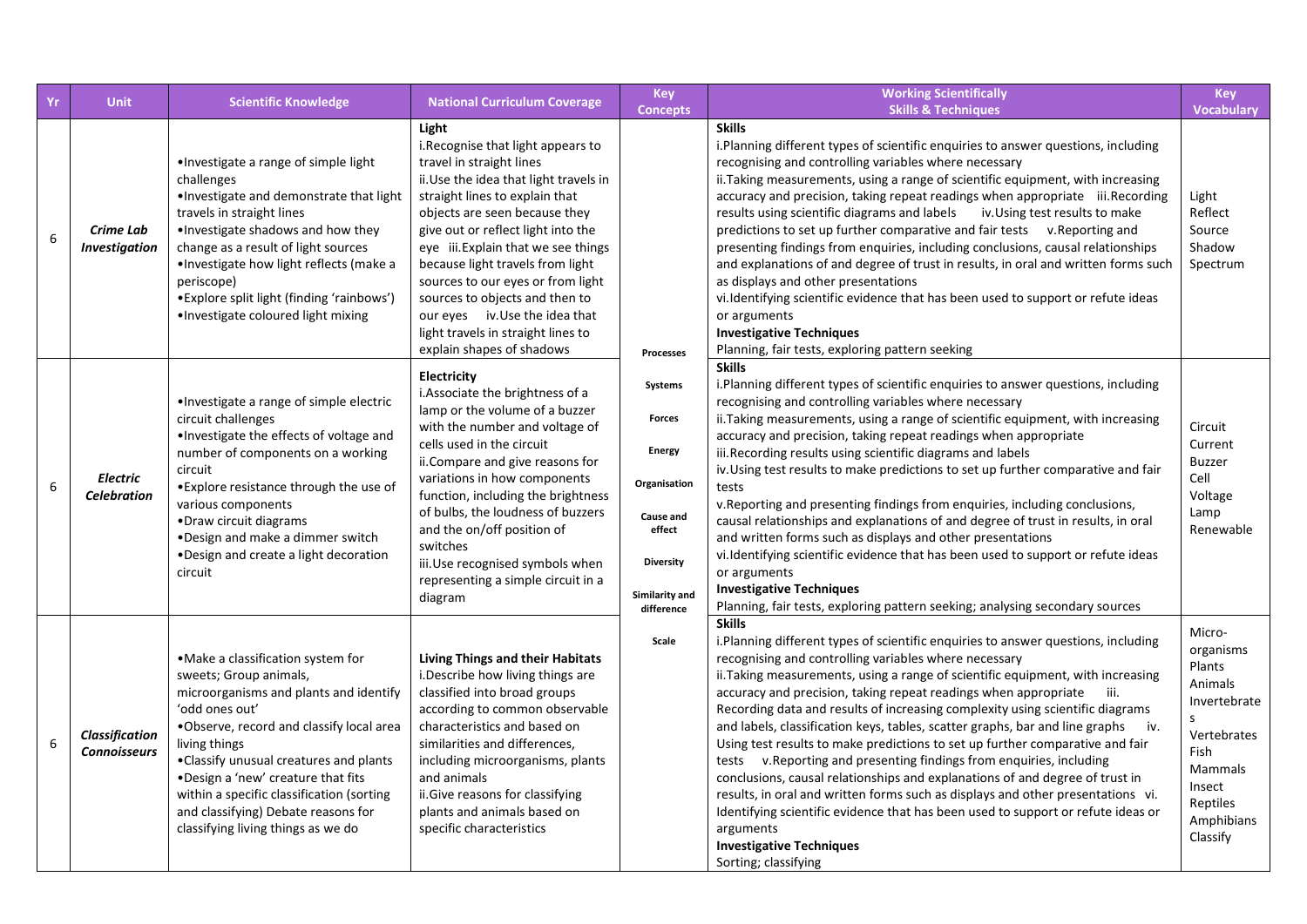| 6 | Game of<br><b>Survival</b>       | •Identify things that are inherited and<br>things that are learned<br>• Explore variation through dog breeds<br>•Identify features that support survival<br>in a given environment<br>. Meet Darwin, Anning and Wallace and<br>explore the role of fossils in scientific<br>understanding of evolution<br>• Use the principles of biscuit evolution<br>to animal and plant evolution                                                                                                                                                                                                                                                    | <b>Evolution and Inheritance</b><br>i.Recognise that living things have<br>changed over time and that<br>fossils provide information about<br>living things that inhabited the<br>Earth millions of years ago<br>ii.Recognise that living things<br>produce offspring of the same<br>kind, but normally offspring vary<br>and are not identical to their<br>parents<br>iii.Identify how animals and<br>plants are adapted to suit their<br>environment in different ways<br>and that adaptation may lead to<br>evolution                                                                                                                                                                                                                                                                                                                                                                                                                                                                                          | <b>Processes</b><br>Systems<br>Forces<br><b>Energy</b><br>Organisation           | <b>Skills</b><br>tests<br>arguments<br><b>Investigative Techniques</b>                                                                                                                                                                                                                                                                                                                                                                                                                                                                                                                                                                                                                                                                                                                                                                                                                                                                              | iPlanning different types of scientific enquiries to answer questions, including<br>recognising and controlling variables where necessary<br>iiTaking measurements, using a range of scientific equipment, with increasing<br>accuracy and precision, taking repeat readings when appropriate<br>iiiRecording data and results of increasing complexity using scientific diagrams<br>and labels, classification keys, tables, scatter graphs, bar and line graphs<br>ivUsing test results to make predictions to set up further comparative and fair<br>vReporting and presenting findings from enquiries, including conclusions, causal<br>relationships and explanations of and degree of trust in results, in oral and<br>written forms such as displays and other presentations<br>vildentifying scientific evidence that has been used to support or refute ideas or<br>Exploring; analysing secondary sources; pattern seeking                                                                                                                                                                                                                             | Variation<br>Offspring<br>Evolution<br>Hereditary<br>Habitat<br>Characteristi<br>$\mathsf{c}$ |
|---|----------------------------------|-----------------------------------------------------------------------------------------------------------------------------------------------------------------------------------------------------------------------------------------------------------------------------------------------------------------------------------------------------------------------------------------------------------------------------------------------------------------------------------------------------------------------------------------------------------------------------------------------------------------------------------------|-------------------------------------------------------------------------------------------------------------------------------------------------------------------------------------------------------------------------------------------------------------------------------------------------------------------------------------------------------------------------------------------------------------------------------------------------------------------------------------------------------------------------------------------------------------------------------------------------------------------------------------------------------------------------------------------------------------------------------------------------------------------------------------------------------------------------------------------------------------------------------------------------------------------------------------------------------------------------------------------------------------------|----------------------------------------------------------------------------------|-----------------------------------------------------------------------------------------------------------------------------------------------------------------------------------------------------------------------------------------------------------------------------------------------------------------------------------------------------------------------------------------------------------------------------------------------------------------------------------------------------------------------------------------------------------------------------------------------------------------------------------------------------------------------------------------------------------------------------------------------------------------------------------------------------------------------------------------------------------------------------------------------------------------------------------------------------|------------------------------------------------------------------------------------------------------------------------------------------------------------------------------------------------------------------------------------------------------------------------------------------------------------------------------------------------------------------------------------------------------------------------------------------------------------------------------------------------------------------------------------------------------------------------------------------------------------------------------------------------------------------------------------------------------------------------------------------------------------------------------------------------------------------------------------------------------------------------------------------------------------------------------------------------------------------------------------------------------------------------------------------------------------------------------------------------------------------------------------------------------------------|-----------------------------------------------------------------------------------------------|
| 6 | The Art of<br><b>Being Human</b> | • Heart rates and physical exertion - a<br>dramatic representation<br>•Circulatory system sculptures<br>• Heartbeat sound installation<br>•Understanding the human body<br>through history<br>•Documentary on diet, exercise, drugs<br>and lifestyle (fair testing, analysing<br>secondary sources)<br>•Plotting the journey of water and food                                                                                                                                                                                                                                                                                          | <b>Animals (including humans)</b><br>i)Identify and name the main<br>parts of the human circulatory<br>system, and describe the<br>functions of the heart, blood<br>vessels and blood<br>ii)Recognise the impact of diet,<br>exercise, drugs and lifestyle on<br>the way their bodies function<br>iii) Describe the ways in which<br>nutrients and water are<br>transported within animals,<br>including humans                                                                                                                                                                                                                                                                                                                                                                                                                                                                                                                                                                                                   | Cause and<br>effect<br><b>Diversity</b><br>Similarity and<br>difference<br>Scale | <b>Skills</b><br>iPlanning different types of scientific enquiries to answer questions, including<br>recognising and controlling variables where necessary<br>iiTaking measurements, using a range of scientific equipment, with increasing<br>accuracy and precision, taking repeat readings when appropriate<br>iiiRecording data and results of increasing complexity using scientific diagrams<br>and labels, classification keys, tables, scatter graphs, bar and line graphs<br>ivUsing test results to make predictions to set up further comparative and fair<br>tests<br>vReporting and presenting findings from enquiries, including conclusions, causal<br>relationships and explanations of and degree of trust in results, in oral and<br>written forms such as displays and other presentations<br>vildentifying scientific evidence that has been used to support or refute ideas or<br>arguments<br><b>Investigative Techniques</b> |                                                                                                                                                                                                                                                                                                                                                                                                                                                                                                                                                                                                                                                                                                                                                                                                                                                                                                                                                                                                                                                                                                                                                                  | Heart<br>Blood<br>Artery<br>Vein<br>Nutrients<br>Oxygen<br>Circulation<br>Health              |
| 6 | The Science of<br><b>Sports</b>  | . Identify characteristics of grass and<br>create their own classification key for<br>given grasses<br>•Identify and compare the properties<br>of sports top materials<br>. Identify the forces that can impact on<br>a sports game and suggest how<br>friction, air resistance and gravity can<br>be exploited in sports<br>. Investigate the impact of exercise on<br>the human body and the impact of<br>nutrition on sports performance<br>. Identify the influence of inheritance<br>and environmental factors on sports<br>performance<br>. Design and create circuits to ensure<br>floodlights in a stadium are bright<br>enough | Living Things and their Habitats: i. describe how living things are<br>classified into broad groups<br>Properties of Materials: i. compare and group together<br>everyday materials ii. give reasons, based on evidence from<br>comparative and fair tests Forces: i. explain gravity ii. Identify<br>the effects of air resistance, water resistance and friction iii.<br>recognise that some mechanisms, including levers, pulleys and<br>gears, allow a smaller force to have a greater effect<br>Animals including Humans: i. recognise the impact of diet,<br>exercise, drugs and lifestyle on the way their bodies function ii.<br>recognise that living things produce offspring of the same kind,<br>Electricity: i. associate the brightness of a lamp or the volume of<br>a buzzer with the number and voltage of cells used in the circuit<br>ii. compare and give reasons for variations in how components<br>function iii. use recognised symbols when representing a simple<br>circuit in a diagram |                                                                                  |                                                                                                                                                                                                                                                                                                                                                                                                                                                                                                                                                                                                                                                                                                                                                                                                                                                                                                                                                     | Exploring; analysing secondary sources; pattern seeking; fair testing; observing<br><b>Skills</b><br>i. planning different types of scientific enquiries to answer<br>questions, including recognising and controlling variables where<br>necessary ii. taking measurements, using a range of scientific<br>equipment, with increasing accuracy and precision, taking<br>repeat readings when appropriate iii. recording data and<br>results of increasing complexity using scientific diagrams and<br>labels, classification keys, tables, scatter graphs, bar and line<br>graphs iv. using test results to make predictions to set up<br>further comparative and fair tests<br>v. reporting and<br>presenting findings from enquiries, including conclusions, causal<br>relationships and explanations of and degree of trust in results,<br>in oral and written forms such as displays and other<br>vi. identifying scientific evidence that has<br>presentations<br>been used to support or refute ideas or arguments<br><b>Investigative Techniques</b><br>Exploring; analysing secondary sources; pattern seeking; fair<br>testing; observing; classifying |                                                                                               |